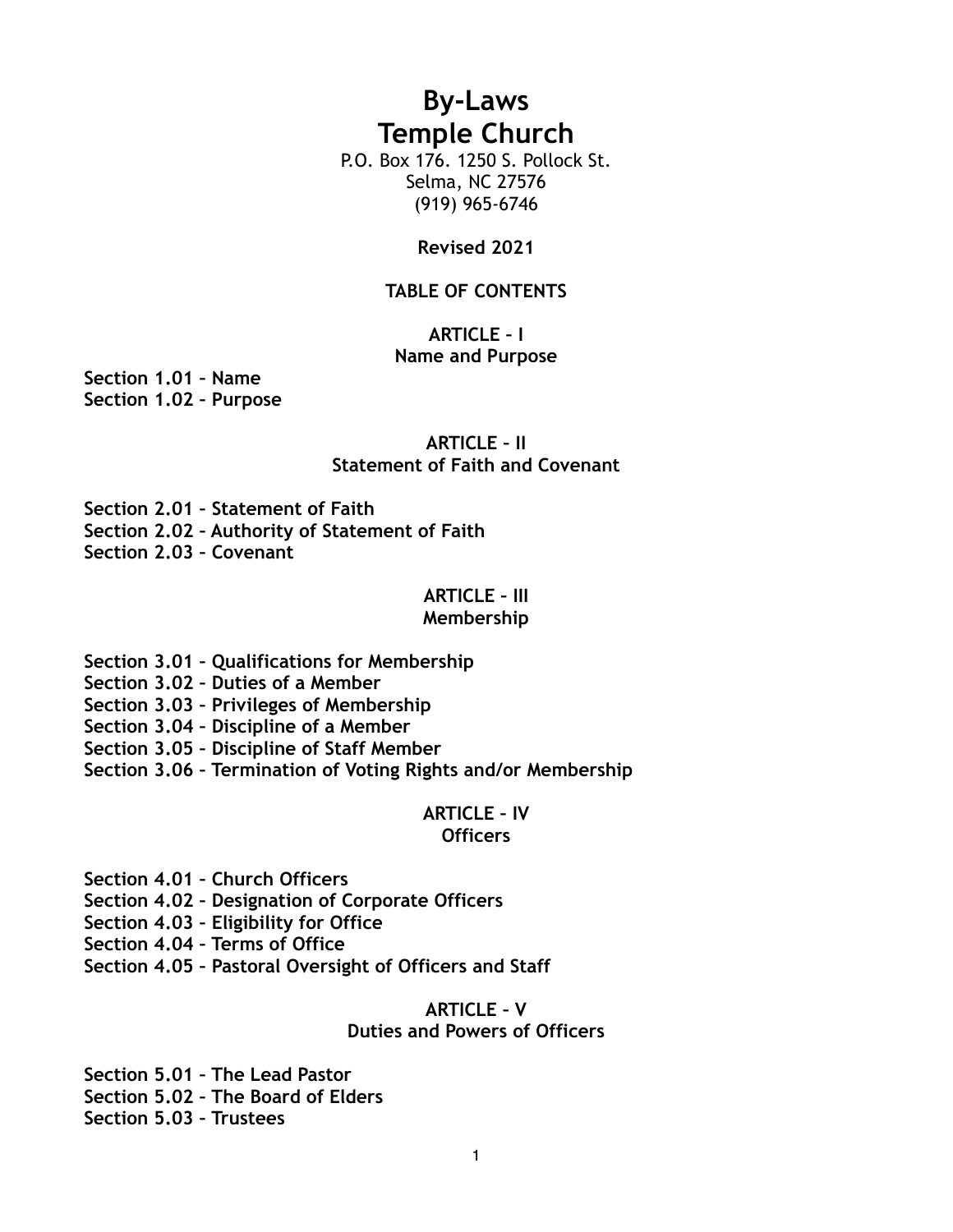**Section 5.04 – Executive Director Section 5.05 - Finance Committee Section 5.06 – Duties of all officers Section 5.07 – Employment**

## **ARTICLE – VI**

#### **Meetings**

**Section 6.01 – Meetings for Worship Section 6.02 – Called Church Meetings Section 6.03 – Fiscal Year**

## **ARTICLE – VII Ministry of Education**

**Section 7.01 – Purpose Section 7.02 – Church Participation Section 7.03 – Staff Membership Section 7.04 - Statement of Faith Accord Section 7.05 – Unity Section 7.06 – Teaching Section 7.07 – Christian Walk**

#### **ARTICLE – VIII Ordination**

**Section 8.01 – Ordination Qualifications**

**Section 8.02 – Pastor/Missionary Ordination Procedure**

**Section 8.03 – Elder Ordination Procedure**

## **ARTICLE – IX**

## **Indemnification**

**Section 9.01 – Actions Subject to Indemnification**

**Section 9.02 – Expenses Subject to Indemnification**

**Section 9.03 – Limitations of Indemnification**

**Section 9.04 – Timing of Indemnification**

**Section 9.05 – Extent of Indemnification**

**Section 9.06 – Insurance**

# **ARTICLE – X**

## **Committees**

## **ARTICLE – XI Designated Contributions**

#### **ARTICLE – XII Amendments Adoption**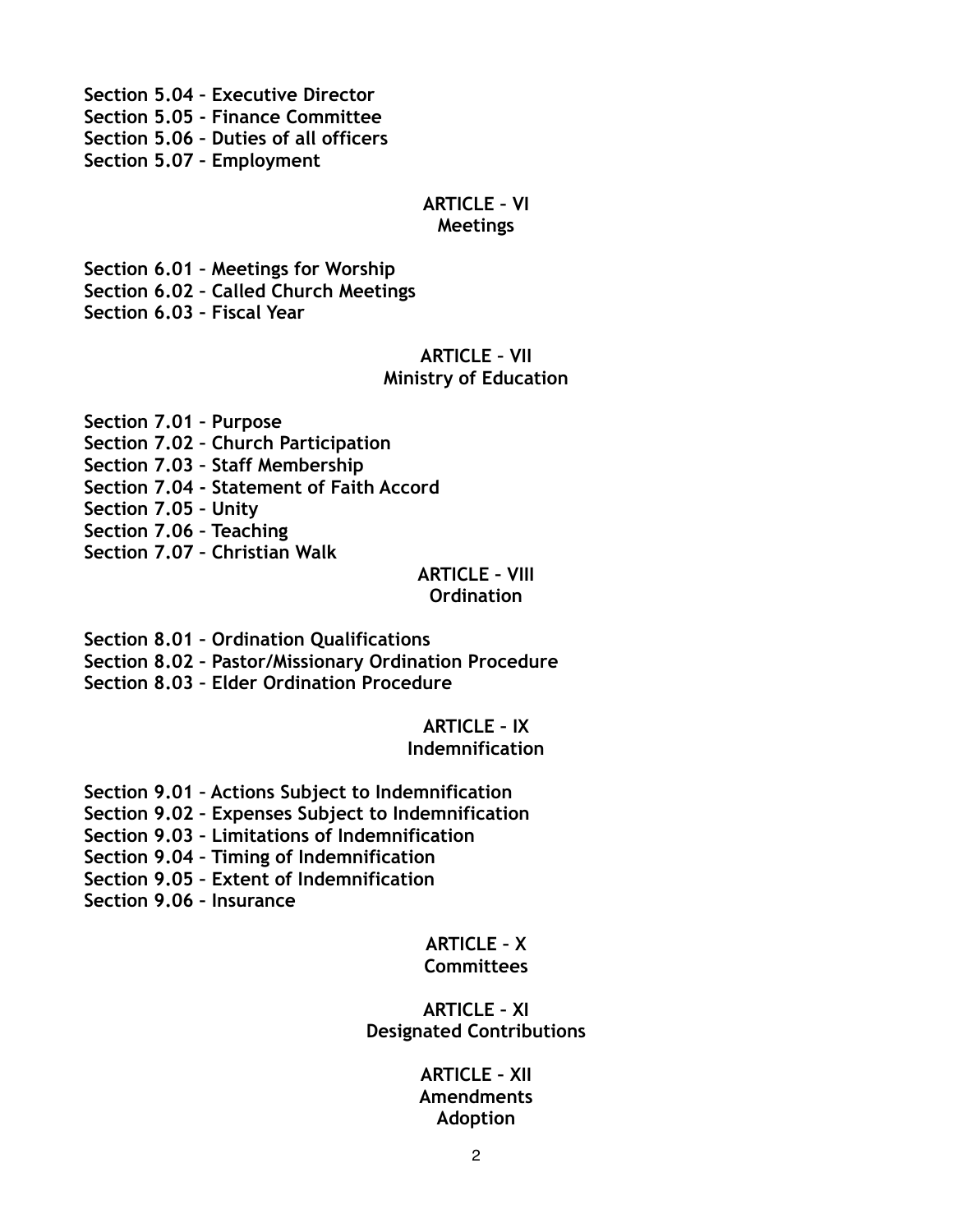## **Pastoral Appointed Positions**

## **ARTICLE XIII Mediation**

## **ARTICLE – I Name and Purpose**

## **Section 1.01 – Name**

The official name of this non-profit organization shall be Temple Church of Selma, North Carolina.

## **Section 1.02 – Purpose**

This congregation is organized as an Independent Church exclusively for charitable, religious, and educational purpose within the meaning of Section 501(c)(3) of the Internal Revenue Code of 1986 (or the corresponding provision of any future United States Revenue Law), including, but not limited to, for such purpose, the establishing and maintaining of religious worship, the building of churches, parsonages, schools, chapels, and daycare centers; the evangelizing of the unsaved by proclaiming the Gospel of the Lord Jesus Christ; the educating of believers in a manner consistent with the requirements of Holy Scripture, both in Sunday and weekday schools of Christian education; and the maintaining of missionary activities in the United States and any foreign country.

## **ARTICLE – II Statement of Faith and Covenant**

## **Section 2.01 – Statement of Faith**

The following comprise the Scriptural beliefs of this church and its members.

- **The Holy Scriptures.** We believe the Holy Scriptures of the Old and New Testament to be the verbally and plenary inspired Word of God. The Scriptures are inerrant, infallible and God-breathed and, therefore, are the final authority for faith and life. The sixty-six (66) books of the Old and New Testament are the complete and divine revelation of God to Man. The Scriptures shall be interpreted according to their normal grammatical-historical meaning. The King James Version of the Bible is the preferred translation used by the church. (Ps. 12:6-8; 2 Tim. 3:16-17; 2 Pet. 1:20-21)
- **Dispensationalism.** We believe that the scriptures interpreted in their natural, literal sense reveal divinely determined dispensations or rules of life, which define man's responsibilities in successive ages. These dispensations are not ways of salvation, but rather are divinely ordered stewardships by which God directs man according to His purpose. Three of these dispensations – the law, the church and the kingdom – are the subjects of detailed revelation in Scripture. (Gen. 1:28; 1 Cor. 9:17; 2 Cor. 3:9-18; Gal. 3:13-25; Eph. 1:10; 3:2-10; Col. 1:24-25, 27; Rev. 20:2-6)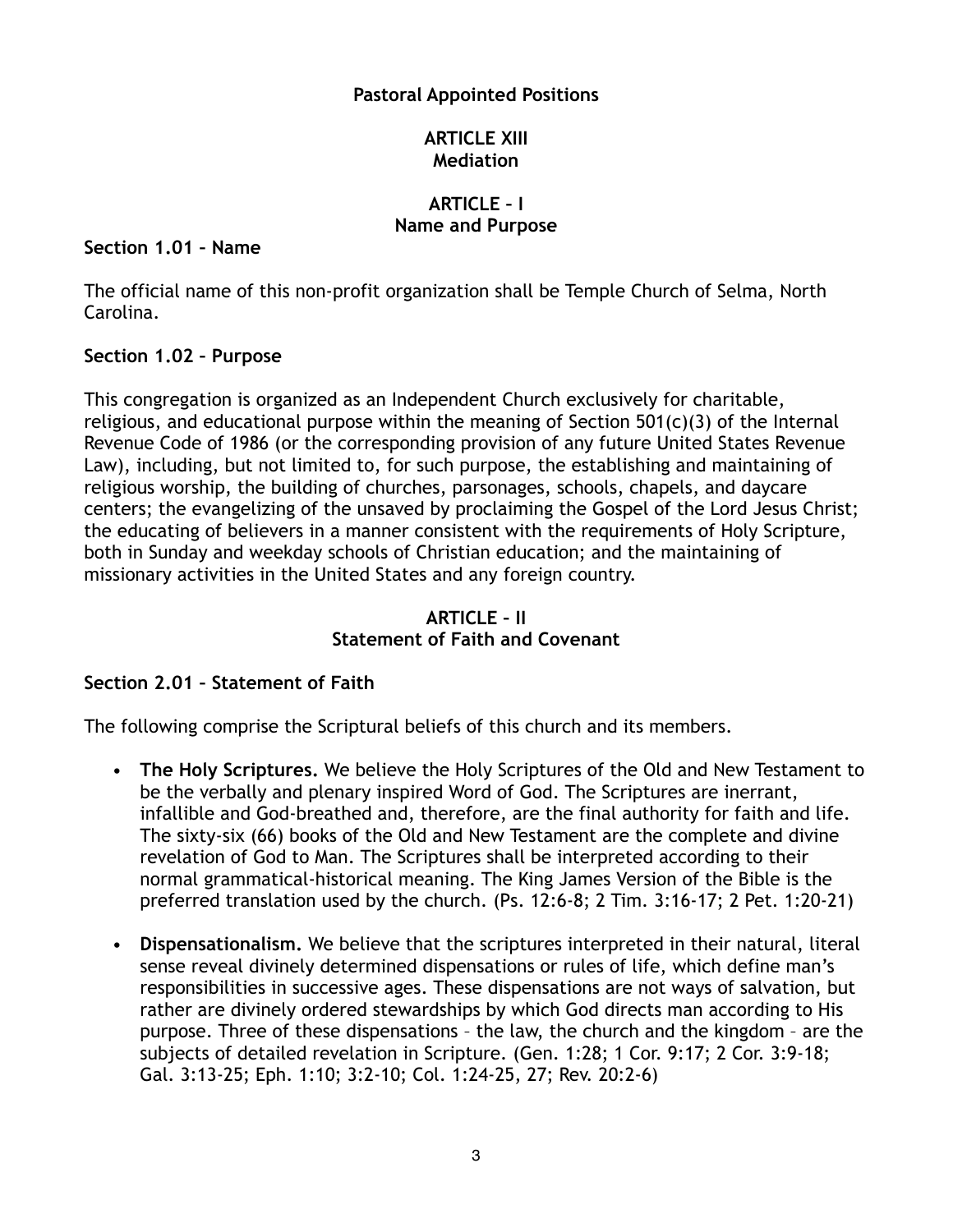- **The Godhead.** We believe in one triune God, eternally existing in three persons Father, Son, and Holy Spirit – each co-eternal in being, co-identical in nature, coequal in power and glory, and having the same attributes and perfections. (Deut. 6:4; Matt. 28:19; 2 Cor. 13:14; John 14:10, 26)
- **The Person and Work of Christ.** We believe that the Lord Jesus Christ, the eternal Son of God, became man, without ceasing to be God, having been conceived by the Holy Spirit and born of the virgin Mary, in order that He might reveal God and redeem sinful men. (Isa. 7:14; 9:6; Luke 1:35; John 1:1-2; 14; 2 Cor. 5:19-21; Gal. 4:4-5; Phil. 2:5-8) We believe that the Lord Jesus Christ accomplished our redemption by the shedding of His precious blood and through His subsequent death on the cross as a representative, vicarious, substitutionary, sacrifice; and, that our justification is made sure by His literal, physical resurrection from the dead. (Acts 2:18-36; Rom. 3:24-25; 1 Pet. 2:24; Eph. 1:7; 1 Pet. 1:3-5) We believe that the Lord Jesus Christ ascended to Heaven and is now exalted at the right hand of God where, as our High Priest, he fulfills the ministry of Representative, Intercessor, and Advocate. (Acts 1:9-10; Heb. 9:24; 7:25; Rom. 8:34; 1 John 2:1-2)
- **The Person and Work of the Holy Spirit.** We believe that the Holy Spirit convicts the world of sin, of righteousness, and of judgment: and, that He is the Supernatural Agent in regeneration, baptizing all believers into the body of Christ, indwelling and sealing them unto the day of redemption. (John 16:8-11; Rom. 8:9; 1 Cor. 12:12-14; 2 Cor. 3:6; Eph. 1:13-14) We believe that He is the divine Teacher who assists believers to understand and appropriate the Scriptures and that it is the privilege and duty of all the saved to be filled with the Spirit. (Eph. 1:17-18; 5:18; 1 John 2:20, 27) We believe that God is sovereign in bestowal of spiritual gifts to every believer. God uniquely uses evangelist, pastors, and teachers to equip believers in the assembly in order that they can do the work of the ministry. (Rom. 12:3-8; 1 Cor. 12:4-11, 28; Eph. 4:7-12) We believe that the sign gifts of the Holy Spirit, such as speaking in tongues and the gift of healing, were temporary. These sign gifts were used by God as "signs" to show the credibility of the messenger while showing the authenticity of the claim to the divinity of the message. These sign gifts ceased after the completion of the Holy Scriptures. We do believe, however, that God frequently chooses to answer the prayers of believers for physical healing. (1 Cor. 1:22; 13:8; 14:21-22; Jas. 5:13-15)
- **The Total Depravity of Man.** We believe that man was created in the image and likeness of God; but that in Adam's sin the human race fell, inherited a sinful nature, and became alienated from God. Man is totally depraved and, of himself, utterly unable to remedy his lost condition. (Gen. 1:26-27; Rom. 3:22-23; 5:12; 6:23; Eph. 2:1-3; 4:17-19)
- **Salvation.** We believe that salvation is the gift of God brought to man by grace and received by personal faith in the Lord Jesus Christ, whose precious blood was shed on Calvary for the forgiveness of our sins. We believe that all sins, except blasphemy of the Holy Spirit (Rejection of the Holy Spirit of God), are forgivable. (John 1:12; Eph. 1:7; 2:8-10; 1 Pet. 1:18-19; Matt. 12:31-32; 1 John 1:9)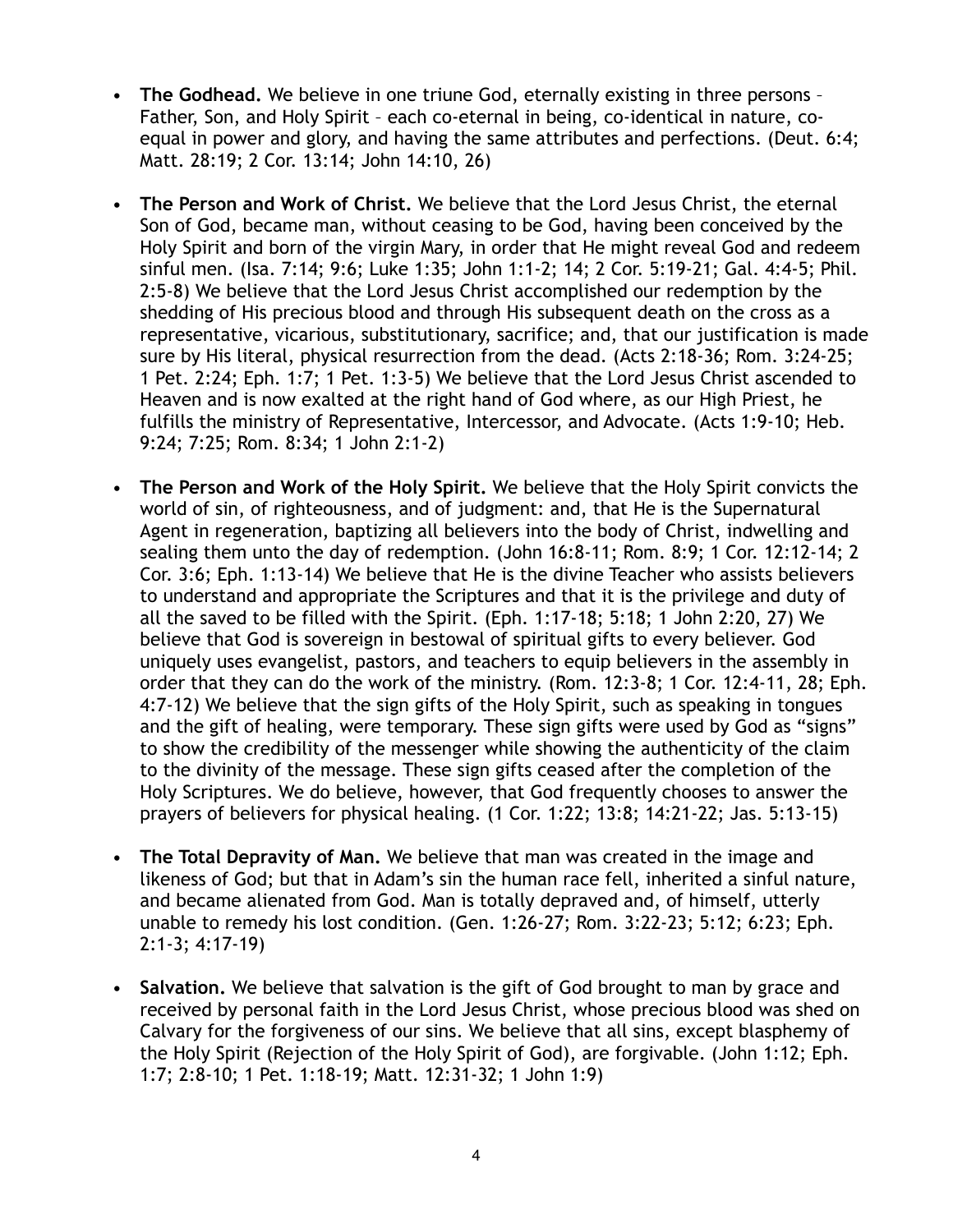- **The Eternal Security and Assurance of Believers.** We believe that all redeemed, once saved, are kept by God's power and are thus secure in Christ forever. (John 6:37-40; 10:27-30; Rom. 8:1, 38-39; 1 Cor. 1:4-8; 1 Pet. 1:4-5) We believe that it is the privilege of believers to rejoice in the assurance of their salvation through the testimony of God's Word, which, however, clearly forbids the use of Christian liberty as an occasion to the flesh. (Rom. 13:13-14; Gal. 5:13; Titus 2:11-15)
- **The Church.** We believe that the local church, which is the body and the espoused bride of Christ, is solely made up of born-again persons. (1 Cor. 12:12-14; 2 Cor. 11:2; Eph. 1:22-23; 5:25-27) We believe that the establishment and continuance of local churches is clearly taught and defined in the New Testament Scriptures. (Acts 14:27; 20:17, 28-32; 1 Tim. 3:1-13; Titus 1:5-11) We believe in the autonomy of the local church free of any external authority and control. (Acts 13:1-4; 15:19-31; 20:28; Rom. 16:1, 4; 1 Cor. 3:9, 16; 5:4-7, 13; 1 Pet. 5:1-4) We recognize water baptism and the Lord's Supper as the Scriptural ordinances for the church in this age. We believe that Christian baptism is the immersion in water of a believer, in the name of the Father, of the Son, and of the Holy Ghost, with the authority of the local church, to show forth in a solemn and beautiful emblem of faith in the crucified, buried and risen Savior, with its effect in our death to sin and resurrection to new life; that it is a perquisite to the privileges of a church relation to the Lord's Supper; in which the members of the church by the sacred use of bread and fruit of the vine are to commemorate the dying love of Christ, preceded always by solemn self-examination. (Matt. 28:19-20; Acts 2:41-42; 18:18; 1 Cor. 11:23-26)
- **Separation.** We believe that all the saved should live in such a manner as not to bring reproach upon their Savior and Lord. God commands His people to separate from all religious apostasy, all worldly and sinful pleasures, practices, and associations, and to refrain from all immodest and immoderate appearances (Lev. 19:29; Rom. 12:1-2; 14:13; 2 Cor. 6:14-7:1; 2 Tim. 3:1-5; 1 John 2:15-17; 2 John 9-11; 1 Cor. 6:19-20)
- **The Second Advent of Christ.** We believe in the *blessed hope*, the personal, imminent return of Christ Who will rapture His church prior to the seven-year tribulation period. At the end of the Tribulation, Christ will personally and visibly return with His saints, to establish His earthly Messianic Kingdom, which was promised to the nation of Israel. (Ps. 89:3-4; Dan. 2:31-45; Zech. 14:4-11; 1 Thess. 1:10; 4:13-18; Titus 2:13; Rev. 3:10; 19:11-16; 20:1-6)
- **The Eternal State.** We believe in the bodily resurrection of all mankind, the saved to eternal life in Heaven, and the unsaved to judgment and everlasting punishment in the lake of Fire. (Dan. 12:2-3; Matt. 25:46; John 5:28-29; 11:25-26; Rev. 20:5-6, 12-13) We believe that the souls of the redeemed are, at death, absent from the body and present with the Lord, where in conscious bliss they await the first resurrection, when spirit, soul, and body are reunited to be glorified forever with the Lord. (Luke 23:42; 2 Cor. 5:8; Phil. 1:23; 3:21; 1 Thess. 4:16-17; Rev. 20:4-6) We believe that the souls of unbelievers remain, after death, in conscious punishment and torment until the second resurrection, when the soul and the body reunited, shall appear at the Great White Throne Judgment, and shall be cast into the Lake of Fire, not to be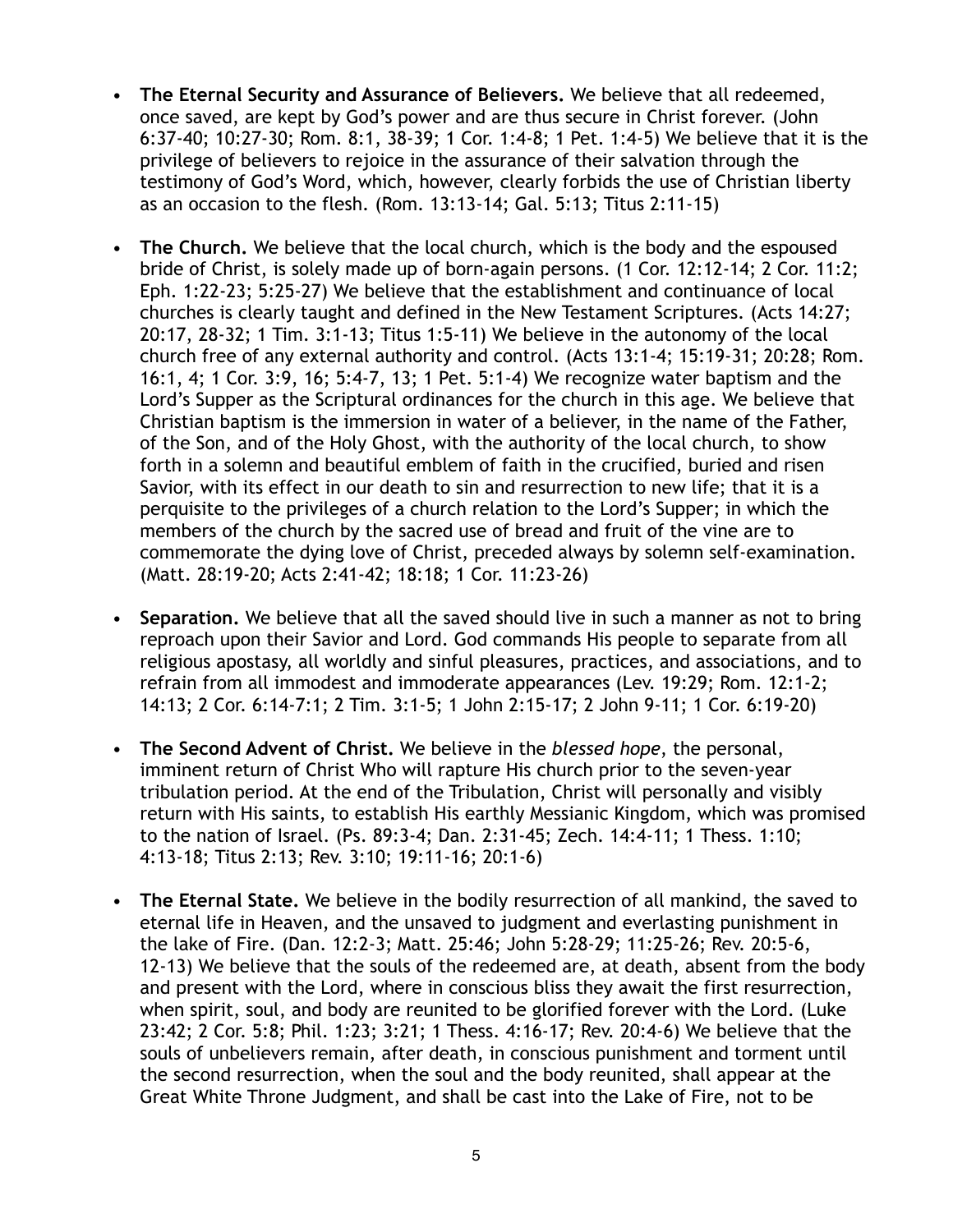annihilated, but to suffer everlasting conscious punishment and torment. (Matt. 25:41-46; Mark 9:43-48; Luke 16:19-26; 2 Thess. 1:7-9, Jude 6-7; Rev. 20:11-15)

- **The Personality of Satan.** We believe that Satan is a created being, the author of sin, and the cause of the Fall of Man; that he is the open and declared enemy of God and man; and that he shall be eternally punished in the Lake of Fire. (Job 1:6-7; Isa. 14:12-17; Matt 4:2-11; 25:41; Rev. 20:10)
- **Creation.** We believe that God created the universe in six literal, 24-hour periods. We reject evolution, the Gap Theory, the Day-Age Theory, and Theistic Evolution as unscriptural theories of origin. (Gen. 1-2; Ex. 20:11)
- **Civil Government.** We believe that God has ordained and created all authority consisting of three basic institutions; 1) the home, 2) the church, and 3) the state. Every person is subject to these authorities, but all (including the authorities themselves) are answerable to God and governed by His Word. God has given each institution specific Biblical responsibilities and balanced those responsibilities with the understanding that no institution has the right to infringe upon the other. The home, the church, and the state are equal and sovereign in their respective Biblically assigned spheres of responsibility under God. (Rom. 13:1-7; Eph. 5:22-24; Heb. 13:17; 1 Pet. 2:13-14)
- **Human Sexuality.** We believe that God has commanded that no intimate sexual activity be engaged in outside of a marriage between a man and a woman. We believe that any form of homosexuality, lesbianism, bisexuality, bestiality, incest, fornication, adultery, and pornography are sinful perversions of God's gift of sex. We believe that God disapproves of and forbids any attempt to alter one's gender by surgery or appearance. A person's sex is either male or female and is determined before birth. (Gen. 2:24; 19:5, 13; 26:8-9; Lev. 18:1-30; Rom. 1:26-29, 1 Cor. 5:1; 6:9; 1 Thess. 4:1-8; Heb. 13:4) We believe that the only legitimate marriage is the joining of one man and one woman. (Gen. 2:24; Matt. 19:4-6; Rom. 7:2; 1 Cor. 7:10; Eph. 5:22-23) Participation in any program or activity that is limited to individuals of one sex is exclusively limited to individuals who are persons of that sex. Access to facilities that are designed for use by only one sex is exclusively limited to individuals who are persons of that sex. Church ministers, Church members, Church staff, and individuals ordained by the Church shall not use their title, position, or ordination in a way that contradicts or undermines the teachings of the Church and the Holy Bible by, including but not limited to, officiating over or solemnizing weddings or ceremonies joining more than two people or two people of the same-sex.
- **Family Relationships.** We believe that men and women are spiritually equal in position before God but that God has ordained distinct and separate spiritual functions for men and women in the home and the church. The husband is to be the leader of the home, and men are to be the leaders (pastors/elders/deacons) of the church. Accordingly, only men are eligible for licenser and ordination by the church. (Gal. 3:28; Col. 3:18; 1 Tim. 2:8-15; 3:4-5, 12) We believe that God has ordained the family as the foundational institution of human society. The husband is to love his wife as Christ loves the church. The wife is to submit herself to the Scriptural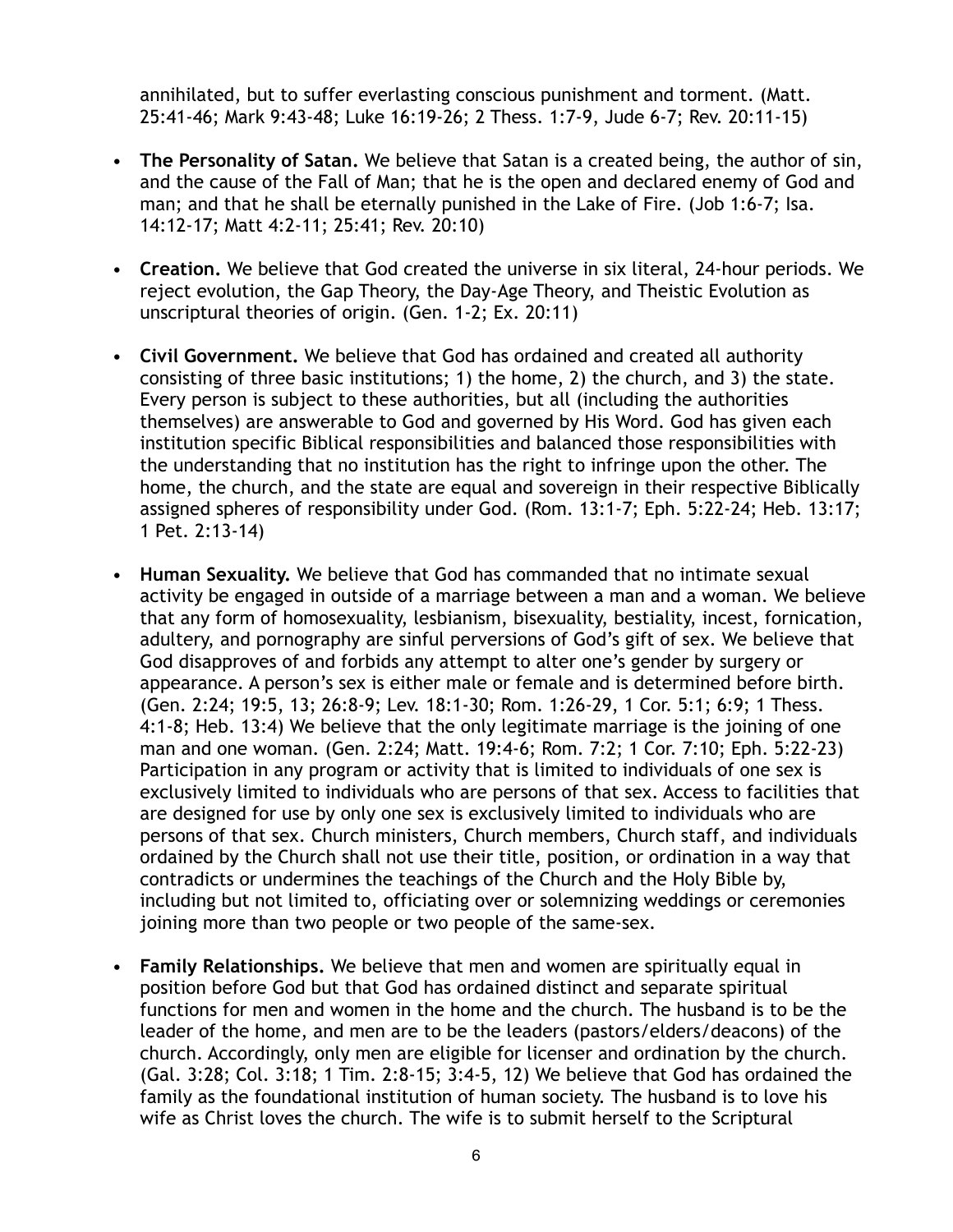leadership of her husband as the church submits to the headship of Christ. Children are a heritage from the Lord. Parents are responsible for teaching their children spiritual and moral values and leading them, through consistent lifestyle example and appropriate discipline, including Scriptural corporal correction. (Gen. 1:26-28; Ex. 20:12; Deut. 6:4-9; Ps. 127:3-5; Prov. 19:18; 22:15; 23:13-14; Mk. 10:6-12; 1 Cor. 7:1-16; Eph. 5:21-33; 6:1-4; Col. 3:18-21; Heb. 13:4; 1 Pet. 3:1-7)

- **Divorce and Remarriage**. We believe that God disapproves of divorce and intends marriage to last until one of the spouses dies. Divorce and remarriage is regarded as adultery except on the grounds of a biblically legitimate divorce (death, infidelity or abandonment). No man who has been involved in a biblically illegitimate divorce may hold the office of pastor or elder. (Mal. 2:14-17; Matt. 19:3-12; 1 Cor. 7:15; Rom. 7:1-3; 1 Tim. 3:2, 12; Titus 1:6)
- **Abortion.** We believe that human life begins at conception and that the unborn child is a living human being. Abortion constitutes the unjustified, unexcused taking of unborn human life. We reject any teaching that abortions of pregnancies due to rape, incest, birth defects, gender selection, birth or population control or the physical or mental well being of the mother are acceptable. (Job 3:16; Ps. 51:5; 139:14-16; Isa. 44:24; 49:1, 5; Jer. 1:5; 20:15-18; Luke 1:44)
- **Love.** We believe that we should demonstrate love for others, not only toward fellow believers, but also toward both those who are not believers and those who oppose us. We are to deal with those who oppose us graciously, gently, patiently, and humbly. God forbids the stirring up of strife, the taking of revenge, or the threat or the use of violence as a means of resolving personal conflict or obtaining personal justice. Although God commands us to abhor sinful actions, we are to love and pray for any person who engages in such sinful actions. (Lev. 19:18; Matt 5:44-48; Luke 6:31; John 13;34-35; Rom. 12:9-10, 17-21; 13:8-10; Phil. 2:2-4; 2 Tim. 2:24-26; Titus 3:2; 1 John 3:17-18)
- **Lawsuits Between Believers.** We believe that Christians are prohibited from bringing civil lawsuits against other Christians or the church to resolve personal disputes. We believe the church possesses all the resources necessary to resolve personal disputes between members. We do believe, however, that a Christian may seek compensation for injuries from another Christian's insurance company as long as the claim is pursued without malice or slander. See Article XII. (1 Cor. 6:1-8; Eph. 4:31-32)
- **Missions.** We believe that God has given the church a great commission to proclaim the Gospel to all nations so that there might be a great multitude from every nation, tribe, ethnic group, and language group who believe on the Lord Jesus Christ. As ambassadors of Christ we must use all available means to go to all the nations and not wait for them to come to us. (Matt. 28:19-20; Mark 16:15; Luke 24:46-48; John 20:21; Acts 1:8; 2 Cor. 5:20)
- **Giving.** We believe that every Christian, as a steward of that portion of God's wealth entrusted to him, is obligated to support his local church financially. We believe that God has established the tithe as a basis for giving, but that every Christian should also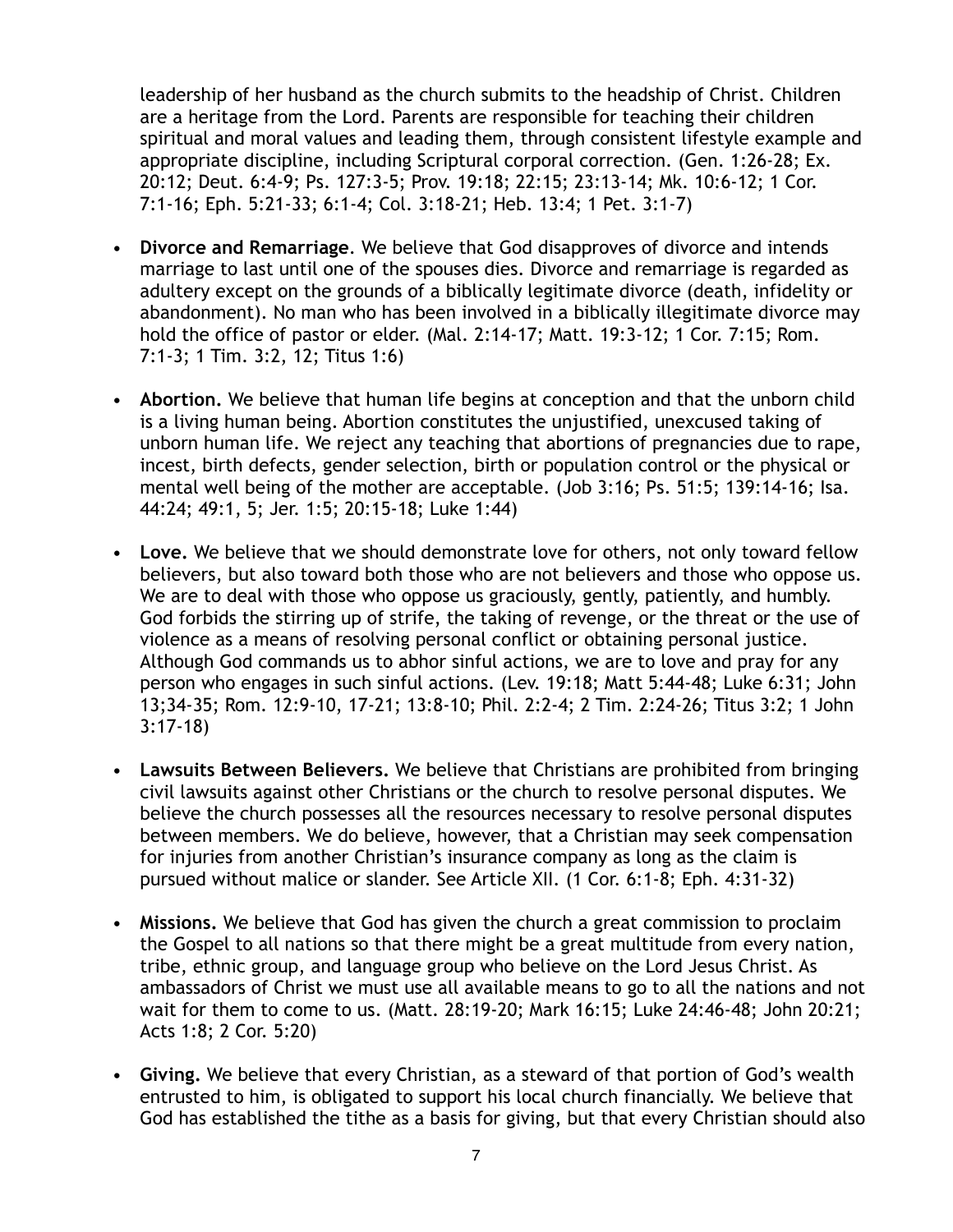give other offerings sacrificially and cheerfully to the support of the church, the relief of those in need, and the spread of the Gospel. We believe that a Christian relinquishes all rights to direct the use of the tithe or offering once the gift has been made. See Article XI. (Gen. 14:20; Prov. 3:9-10; Acts 4:34-37; 1 Cor. 16:2; 2 Cor. 9:6-7; Gal. 6:6; Eph. 4:28; 1Tim. 5:17-18; 1 John 3:17)

• **Fund Raising.** The day to day expenses of this church shall be supported totally by the tithes and offerings of our members and by the free will offerings of our friends. (Matt. 21:12-13) We do allow fundraisers, at the discretion of the Executive staff and under their parameters, to fund certain events such as missions trips, camps… etc.

## **Section 2.02 – Authority of Statement of Faith**

The Statement of Faith does not exhaust the extent of our faith. The Bible itself is the sole and final source of all that we believe. We do believe, however, that the forgoing Statement of Faith accurately represents the teaching of the Bible and, therefore, is binding upon all members. All literature used in the church shall be in complete agreement with the Statement of Faith.

## **Section 2.03 – Covenant**

Having been led by the Spirit of God to receive the Lord Jesus Christ as our Savior, and on profession of our faith and having been baptized in the name of our Father, and of the Son, and of the Holy Ghost, we do now in the presence of God most solemnly and joyfully enter into covenant with one another, as one body in Christ.

We engage, therefore, by the aid of the Holy Spirit, to walk together in Christian love; to strive for the advancement of this church in knowledge, holiness and comfort; to promote its prosperity and spirituality; to sustain its worship, ordinances, discipline and doctrines; to give it a sacred preeminence over all institutions of human origin; and to contribute cheerfully and regularly to the support of the ministry, the expenses of the church, the relief of the poor, and the spread of the Gospel throughout all nations.

## **ARTICLE – III Membership**

## **Section 3.01 – Qualifications for Membership**

Membership shall be extended to all whose lives evidence a genuine experience of regeneration through faith in and acceptance of the Lord Jesus Christ as personal Savior, and who agree to submit to the authority of the church and its leaders as set forth herein. Upon completion of the Membership class held by the church, a receiving of the copy of the Bylaws of the church, and a signature on a membership card, members are entered on the churches membership role and are subject to the by-laws of the church.

Persons who are actively and unrepentantly engaged in any sinful practice or practice that contradicts or undermines the doctrine of the Church are not eligible for membership with the Church. Similarly, active and unrepentant engagement in any sinful practice or practice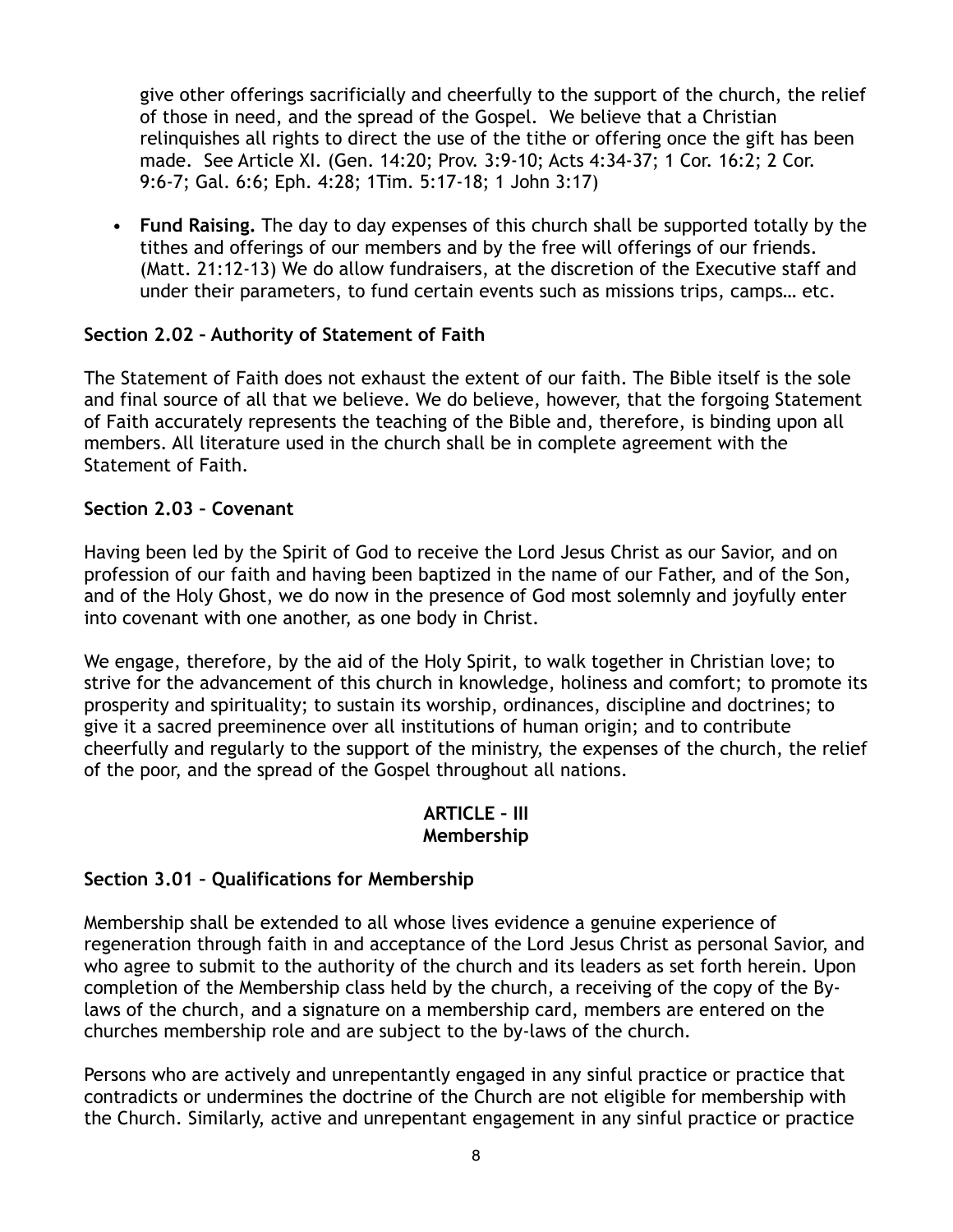that contradicts or undermines the doctrine of the Church is grounds for church discipline, up to and including disfellowshipping or revocation of membership. A practice is "sinful" when it is contrary to the teachings of the Holy Bible.

Persons who are actively and unrepentantly engaged in any sinful practice, while not eligible for membership, are invited and welcome to attend the Church provided their actions do not disrupt the work of the church, or jeopardize the safety of another. In addition to not being eligible for membership without first repenting and turning from sin, such persons may not participate in any leadership or teaching role. A practice is "sinful" when it is contrary to the teachings of the Holy Bible.

## **Section 3.02 – Duties of a Member**

On becoming a member of this church, in addition to the covenant contained in Article II, Section 2.03, each one further covenants to love, honor, and esteem the pastors and to pray for them to recognize their authority in spiritual affairs of the church, to cherish a brotherly love for all members of the church, to support the church in prayer and giving as the Lord enables and in accordance with Biblical commands, to have a lifestyle affirming the beliefs and practices of the church.

## **Section 3.03 – Privileges of Membership**

- Only members at least eighteen years of age who are physically present at a duly called meeting of the church shall be entitled to vote. There shall be no proxy or absentee voting. However, a ballot may be used to allow members to vote who have other church obligations at the time of the meeting, but he must be present on campus. Members may not vote to initiate any church action but they may make a recommendation. Rather the vote of a member is to confirm and ratify the direction of the church as determined by the Lead Pastor, Executive Staff and the Board of Elders.
- The congregation functions not as a pure democracy, but as a body under the headship of the Lord Jesus Christ and the direction of the Lead Pastor in counsel with his Executive Staff and Board of Elders. Determinations of the internal affairs of the church and ecclesiastical matters shall be determined exclusively by the church's own rules and procedures. The Lead Pastor shall oversee and/or conduct all aspects of this church. The Executive Staff and the Board of Elders shall give counsel and assistance to the Lead Pastor according to the bylaws herein.
- Membership in this church does not afford the members with any property, contractual, or civil rights based on principles of democratic government. Although the general public is invited to all of the church's worship services, the church property remains private property. The Lead Pastor (or in his absence, an individual designated by the Board of Elders) has the authority to suspend or revoke the right of any person, including a member, to enter or remain on church property. If after being notified of such a suspension or revocation, the person enters or remains on church property, the person may, in the discretion of the Lead Pastor (or in his absence, an individual designated by the Board of Elders), be treated as a trespasser.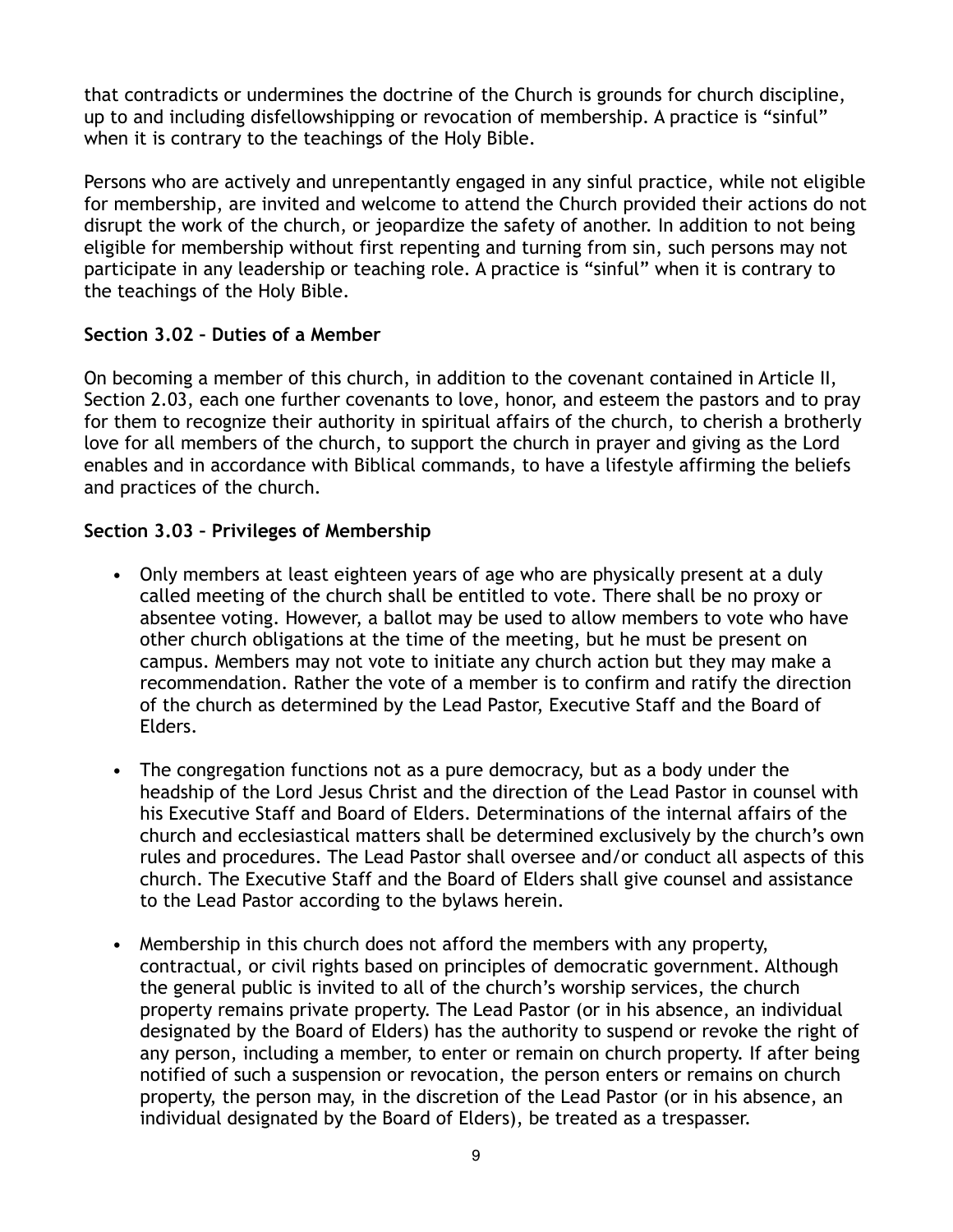- A member may inspect or copy the prepared financial statements of the church, the minutes of the proceedings of the church meetings upon written request.
- A member may not, under any circumstances, inspect or copy any record relating to individual contributions to the church, the list of names and addresses of the church members, or the accounting books and financial records of the church.
- The church may impose a reasonable charge, covering the costs of labor and material, for copies of any documents provided to the member before releasing the copies to the member.
- For the protection of privacy, minutes regarding disciplinary matters will not be released.
- Under no circumstances will private or confidential personal information be released regarding individual members.

## **Section 3.04 – Discipline of a member**

- Church discipline will be carried out by the Lead Pastor in agreement with the Executive Staff and the Board of Elders. These men shall have sole authority in determining heretical deviations from the Statement of Faith and violations of the church covenant. If a pastor or an elder is the subject of a disciplinary matter, he shall not be present in the presiding, unless called upon. Leadership shall be entitled to the same steps as other church members and be subject to the same discipline.
- Members are expected to demonstrate special loyalty and concern for one another. When a member becomes aware of an offense of such magnitude that it hinders spiritual growth and testimony, he is to go alone to the offending party and seek to restore his brother. Before he goes, he should first examine himself. When he goes, he should go with a spirit of humility and have the goal of restoration. (Matt. 18:15; Luke 17:3-4; Eph. 4:30)
- If reconciliation is not reached, a second member chosen by the pastor, or the Board of Elders, is to accompany the one seeking to resolve the matter. This second step should also be preceded by self-examination and exercised in a spirit of humility with the goal of restoration. (Matt. 18:16; Gal. 6:1)
- If the matter is still unresolved after these steps have been taken, the Board of Elders shall hear the matter. They shall make an effort personally to go to the offending member and seek that members restoration. (Matt. 18:17-20; Rom. 16:17-19; Gal. 6:1; 1 Thess. 5:14)
- If the matter is still unresolved after these steps have been taken, such members who refuse to repent and be restored are to be removed from the membership of the church by a minimum of a 75% affirmative vote of the Board of Elders. (1 Cor. 5:1-13; 1 Thess. 5:14; II Thess. 3:6, 10-13; 1 Tim. 5:19-20)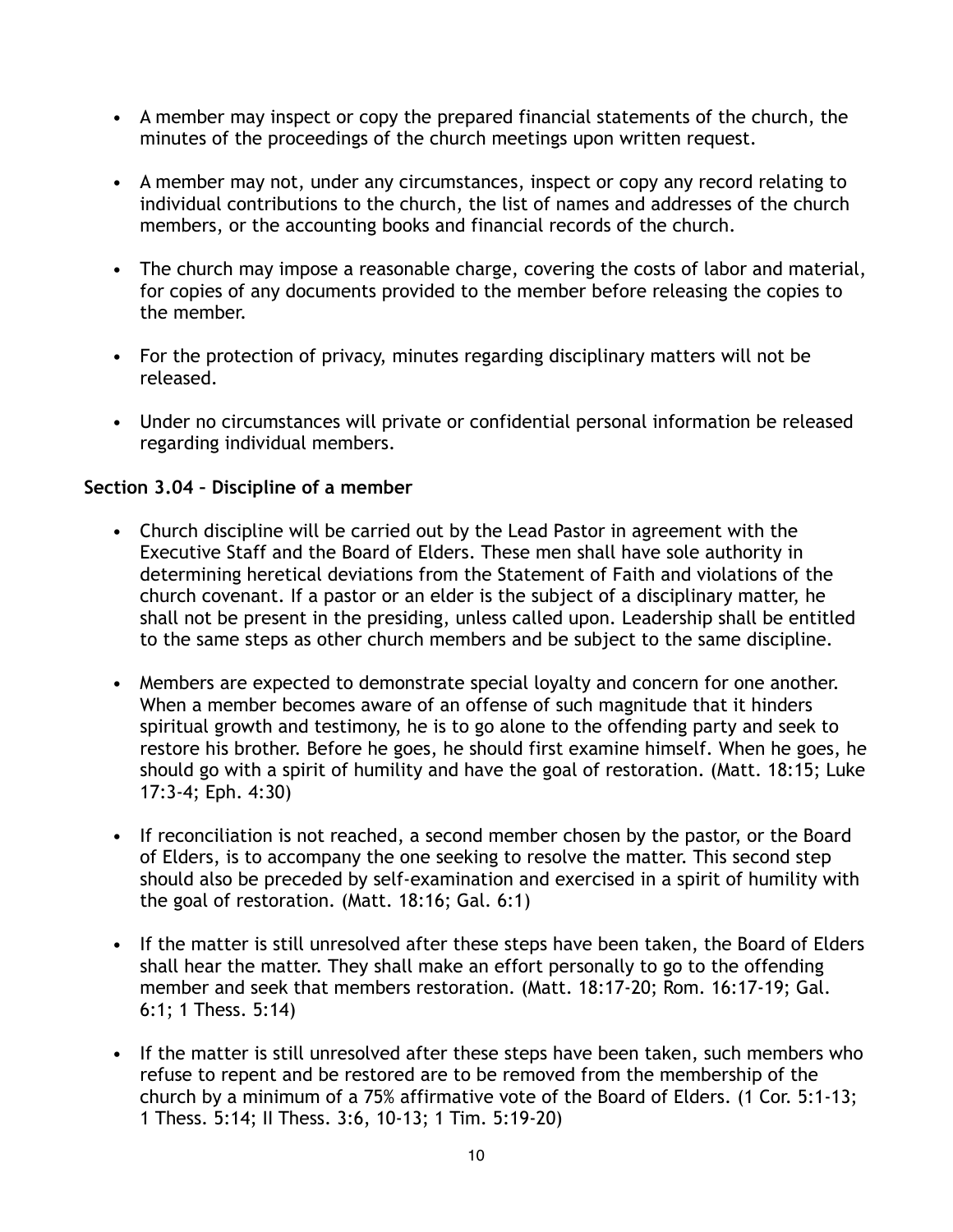- In the case of a public offense that involves numerous people, the Lead Pastor will discuss appropriate action with the Executive Staff and the Board of Elders
- If an unrepentant offending party is removed from the church membership, all fellowship with him or her from that point forward (except by family members) must be for the sake of restoration. (Titus 3:10-11)
- The procedures provided in the section are based on Matt. 18:15-20; Rom. 16:17-18; 1 Cor. 5:1-13; 2 Cor. 2:1-11; Gal. 6:1; 1 Thess. 5:14; 2 Thess. 3:6, 10-15; 1 Tim. 5:19-20; and Titus 3:10-11.

## **Section 3.05 – Discipline of a Staff Member**

- The Lead Pastor has the right to do a workplace evaluation on any employee as he determines necessary. These evaluations are handled with great care and discretion, with a desire to determine the efficiency and workplace contribution of a staff member in regards to things like, but not limited to, work ethic, morality, and team morale. An evaluation will be conducted upon the belief that there is a problem that must be addressed.
- The Lead Pastor will share the results with the Board of Elders, with suggestions as to the path moving forward. The preservation of the Bride of Christ as a holy institution ordained by God is the first priority in this process. With that in mind the restoration of the offender is a very important, but secondary, priority.
- Either a plan of restoration or termination will be the result of the evaluation as determined by the Lead Pastor in consultation with the Executive Staff and the Board of Elders.
- The procedures provided in the section are based on Gen. 18:21; Deut. 13:14, 17:4,6; 19:15,18; 1 Sam. 14:38; Job 5:27; Pro. 24:6; 11:14; Eccl. 7:25; Acts 23:15,20; 24:8; 2 Cor. 13:1

## **Section 3.06 – Termination of Voting Rights and/or Membership**

- Excluding emergency, or extenuating circumstances, any member of this church that is continually absent for ninety days shall be considered an "inactive" member and shall surrender all voting rights.
- Excluding emergency, or extenuating circumstances, any member of this church that is continually absent for one hundred-eighty days shall forfeit their membership and shall be considered completely severed from this church. This shall be an automatic exclusion, church vote shall not be required.
- No member of this church may hold membership in another church. If any member unites in membership with another church, that person's membership is automatically terminated.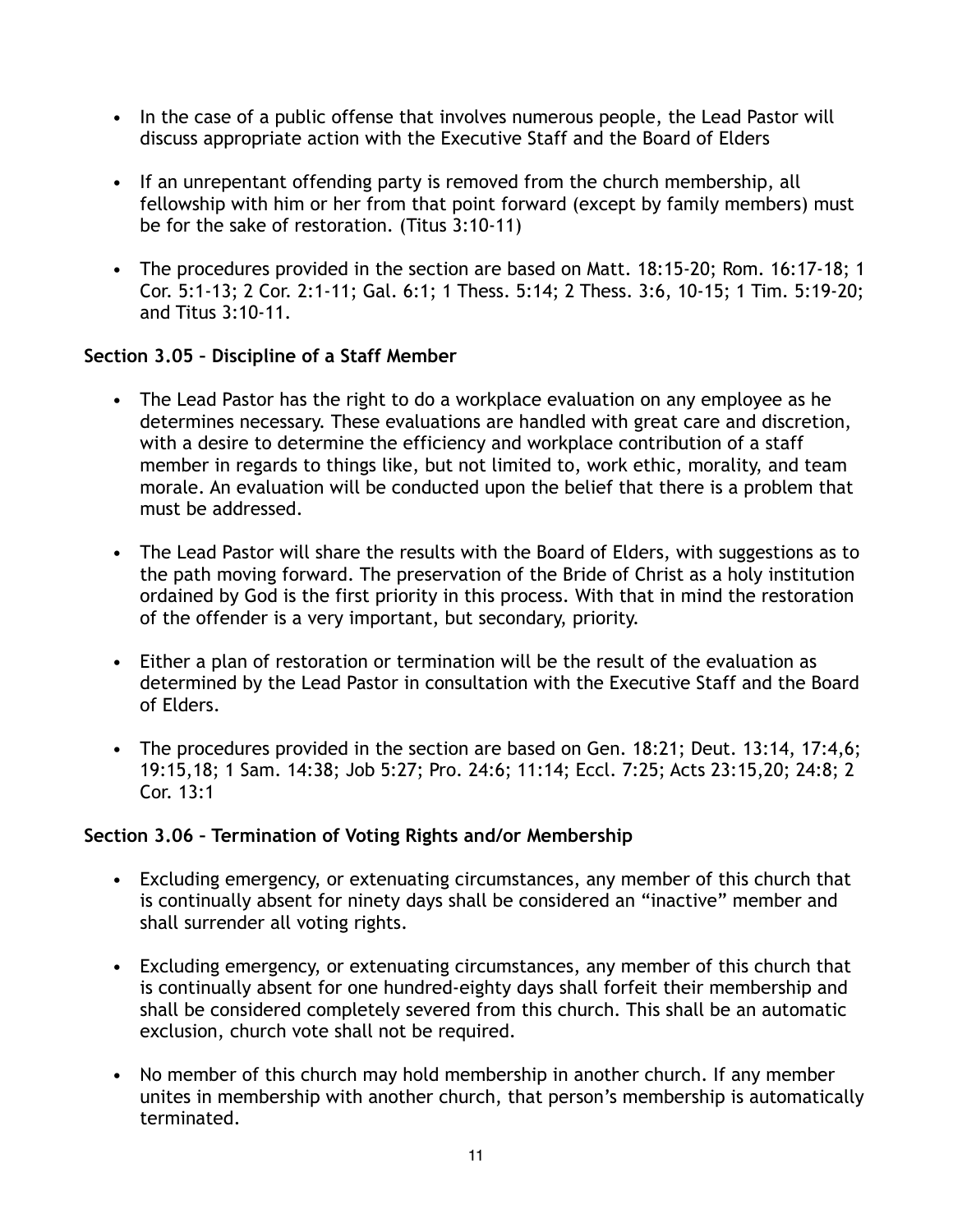• A member may resign at any time, but no letter of transfer or written statement of good standing will be issued upon such resignation, except at the discretion of the Lead Pastor.

## **ARTICLE – IV Officers**

## **Section 4.01 – Church Officers**

The church officers are Pastor (see Article V, Section 5.01), Elder (see Article V, Section 5.02), Trustee (see Article V, Section 5.03), Executive Director (see article V, Section 5.04) and all members of the Finance Committee (See Article V Section 5.05). A person may hold two or more offices, except the Lead Pastor. The Lead Pastor, from time to time as he deems appropriate, may appoint other church officers. No biblically illegitimately divorced man may hold the office of Pastor or Elder. (See divorce and remarriage under the statement of faith)

For a list of current church officers see the Policy & Procedure Manual.

## **Section 4.02 – Designation of Corporate Officers**

As an accommodation to legal relationships outside the church, the Lead Pastor shall serve as the president of the corporation; the Executive Director shall serve as vice president of the corporation, the Church Secretary shall serve as the secretary of the corporation, and the Finance Director shall serve as the treasurer of the corporation.

## **Section 4.03 – Eligibility for Office**

- The church shall seek to install officers that agree with the Statement of Faith. An exception can be made by the Lead Pastor in agreement with the Executive Staff and Board of Elders.
- All church officers must be approved initially and thereafter annually by the Lead Pastor in order for them to commence or continue in their offices.
- Only church members are eligible for appointment to any church office.

## **Section 4.04 – Terms of Office**

• When a pastor submits a resignation, his ministry at Temple Church shall cease and he shall be paid severance pay (See PPM) to include all other benefits that he would have received if the resignation had not occurred. Disciplinary removal of a pastor from office automatically terminates his membership, salary, and benefits. Disciplinary removal procedures are outlined in Article III, Sections 3.04 and 3.05. A restoration to membership after disciplinary removal will be subject to the requirements of Article III, Section 3.01.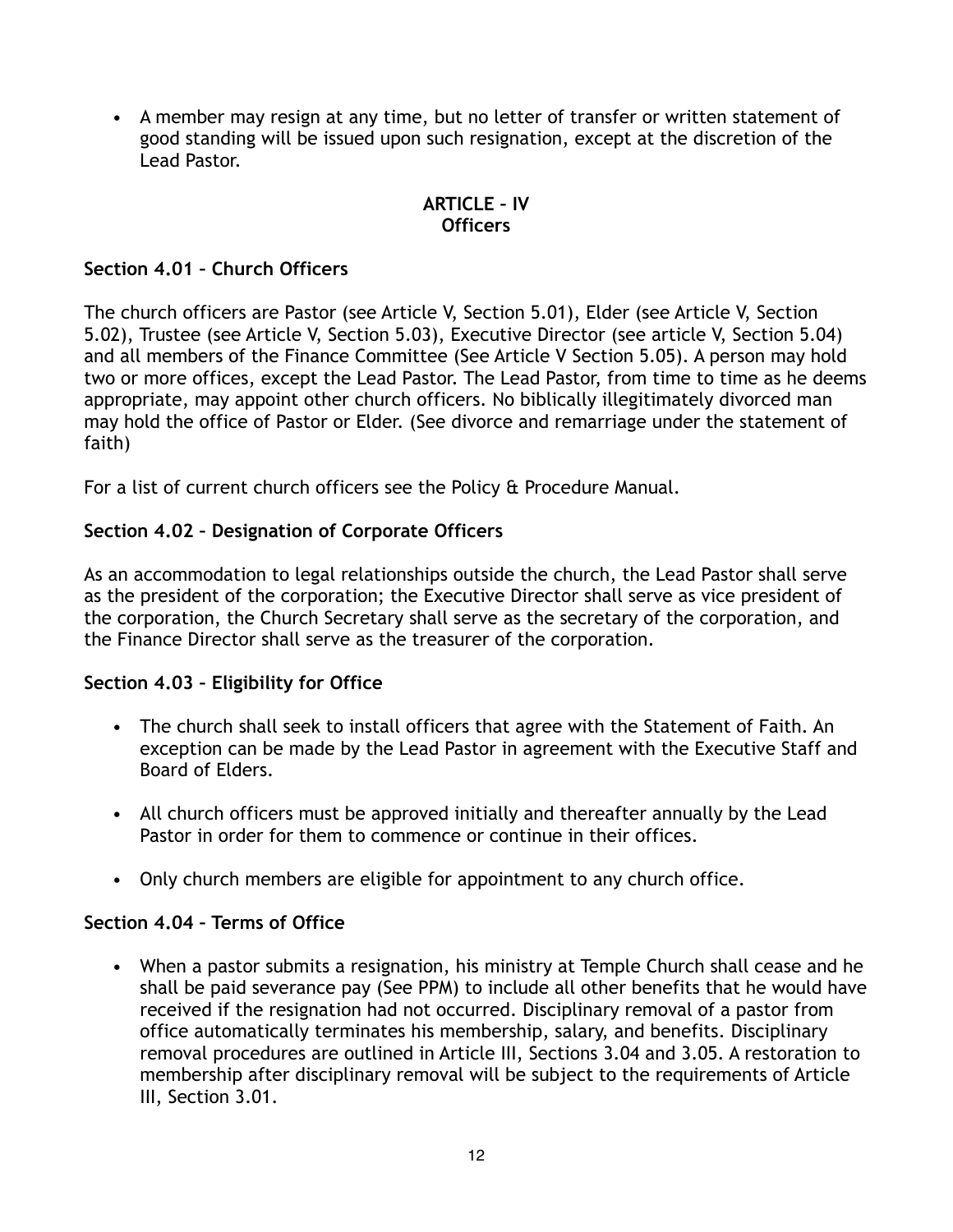- Election of a Lead Pastor must be held at a duly called meeting of the members following at least fourteen days notice. Only one name shall be brought per meeting and no nominations shall be accepted except those made by the Pastoral Search Committee. The election shall be by secret ballot by the active members present, voting in the affirmative in order to issue the call to service. There must be at least 50% of the active membership present for the vote. Write in nominations and absentee ballots shall not be considered. If the nominee fails to receive at least seventy-five percent of the vote, the meeting shall be adjourned without debate.
- There are no term limits for officers in the church.
- A vacancy occurring in any office or board member, except the case of the pastors, may be filled, whether hire or appointed, at the discretion of the Lead Pastor in agreement with the Executive staff.
- The Executive staff consists of five pastors including the Lead Pastor, and when there is a vacancy the Lead Pastor fills it.
- Any vacancy occurring with a pastor, other than the Lead pastor, shall be filled by the Lead Pastor in agreement with the Executive staff and the Elder Board.

## **Section 4.05 – Pastoral Oversight of Officers and Staff**

• All church staff, whether paid or volunteer, shall be under the supervision of the Lead Pastor who, in agreement with the Executive staff and/or the Board of Elders, has the authority to hire, appoint, or dismiss the same.

## **ARTICLE – V Duties and Powers of Officers**

## **Section 5.01 – The Lead Pastor**

- The Lead Pastor shall preach the Gospel regularly and shall be at liberty to preach the whole counsel of the Word of God as the Lord leads him. He shall administer the ordinances of the church, act as moderator at all church meetings for the transaction of church matters, supervise the teaching ministries of the church, and tenderly watch over the spiritual interests of the membership.
- The Lead Pastor shall appoint the members of the various committees. He shall serve as the president of the corporation. He shall inform all newly appointed officers of the particular function and the responsibilities of their respective offices. He shall extend the right hand of fellowship to all new members on behalf of the church and perform such other duties as generally appertain to such a position. The Lead Pastor shall be free to choose the means and methods by which he exercises the ministry that God has given him.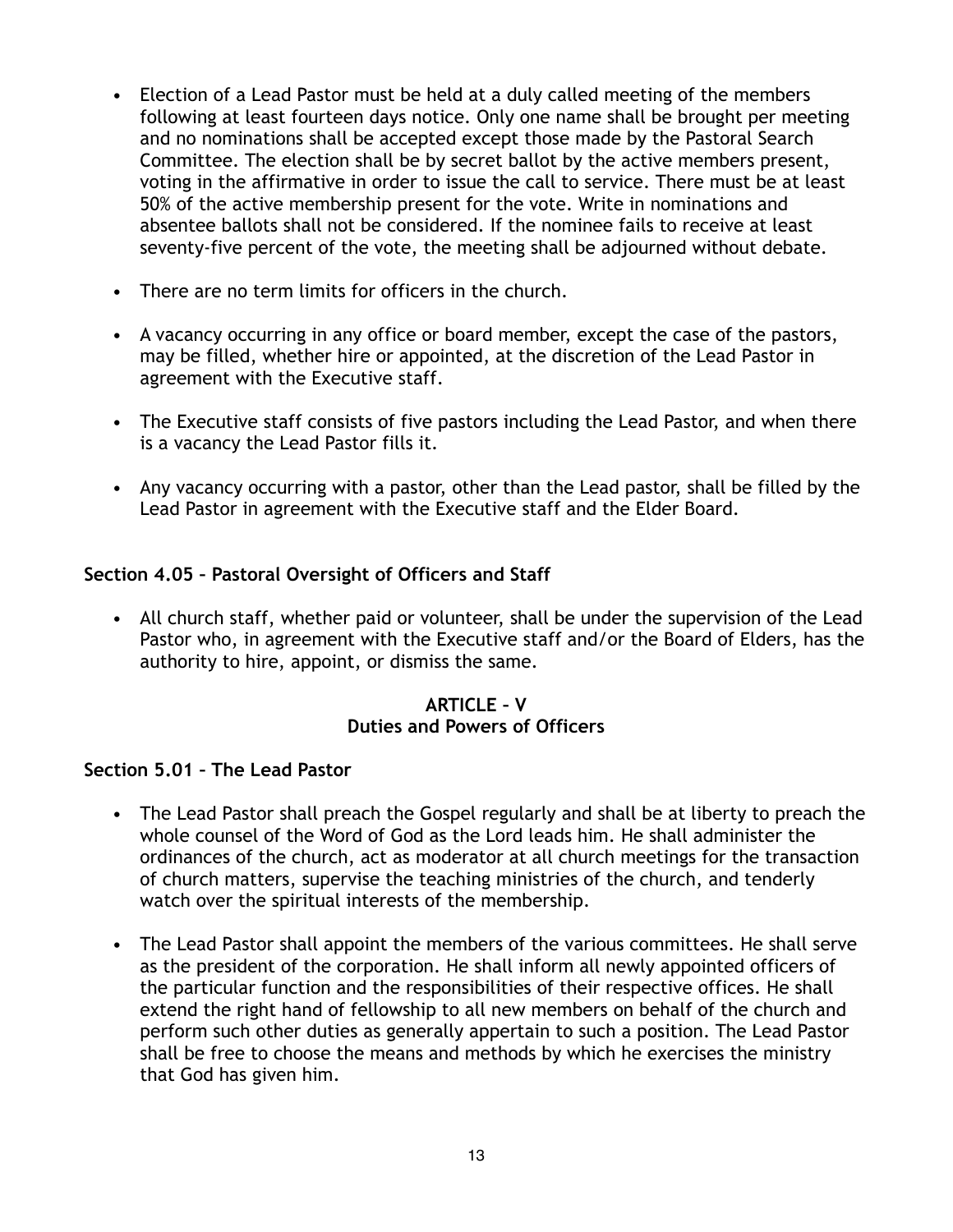- All appointments for public worship and Bible study and the arrangements thereof, including time and place and the use of the property belonging to the church for purposes other than the stated appointments shall be under the control of the Lead Pastor. In the absence of the Lead Pastor, the Executive Director shall assume this responsibility.
- The Lead Pastor shall chair the Executive Staff, which consists of five pastors including himself. The Executive Staff shall meet weekly to promote the spiritual welfare of the church, and shall serve in conjunction with the Board of Elders. Any decision that is to be brought to the Board of Elders for vote, will have been discussed and agreed upon by the Executive Staff first.
- The Executive Staff has the authority to spend, outside the budget, up to \$10,000.00 per instance as long as there is a minimum of a 75% agreement among themselves on the proposed expenditure. There can be no more than \$10,000.00 spent within a 30 day period and it must be reported to the Elders. If more expenditures, either in amount or frequency, are needed the elders must approve the expenditure.
- Any expenditure that exceeds \$10,000.00 must be agreed upon by a 75% affirmative vote from the Executive Staff and the Board of Elders combined.

## **Section 5.02 – The Board of Elders**

- **•** The Board of Elders shall assist the Lead Pastor, in such manner as he shall request, in promoting the spiritual welfare of the church.
- **•** The Board of Elders shall be considered the equivalent and have the same authority as a board of directors under applicable law.
- **•** The Board of Elders shall consist of five laymen that have met the qualifications as set forth by the church.
- The Lead Pastor shall serve as the liason to the Board of Elders. A secretary to the Board of Elders shall be appointed by the Lead Pastor.
	- The Lead Pastor shall be responsible for all called meetings and the reason for the meeting.
	- The Secretary will be responsible for taking minutes at each elder's meeting. He/ She will file those meetings in a personal filing system and give a report at the beginning of the next elders meeting as to the contents of the previous meeting.
- **•** The Board of Elders shall assist the Lead Pastor in the overall spiritual oversight of the church. When any major decisions that affect the church spiritually are to be made, the Board of Elders will work in conjunction with the Executive staff to determine the direction that should be taken.
- **•** The Board of Elders will be involved in church disciplinary issues.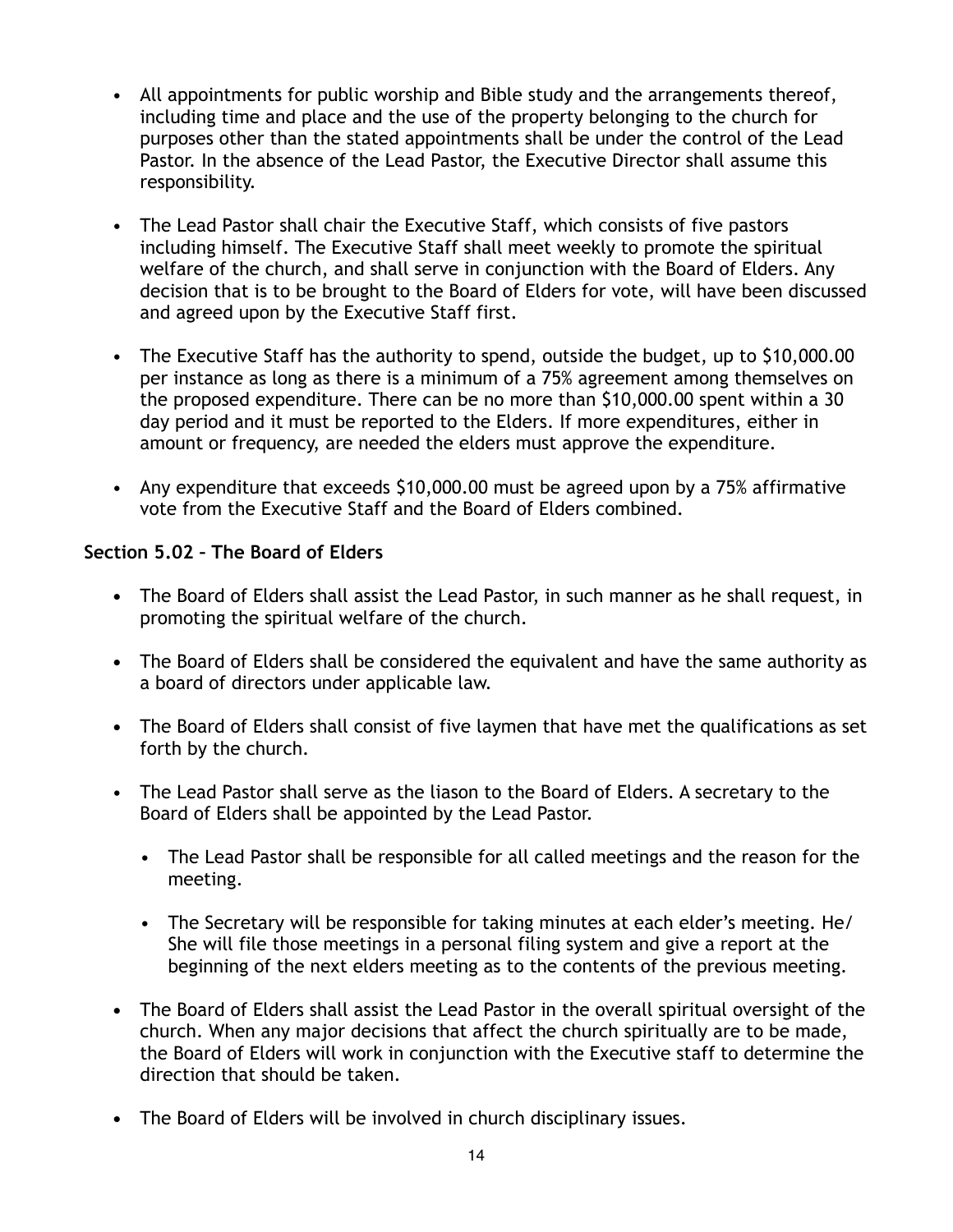- **•** The Board of Elders, in agreement with the Lead Pastor, shall decide pastoral salaries and annual raises. The Executive staff shall decide all others.
- The Chairman of the Board of Elders shall be appointed by the Lead Pastor.

## **Section 5.03 – Trustees**

The board of trustees will consist of four men and shall exercise the following specific powers if such action is mandated by a 75% combined vote of the Executive Staff and the Board of Elders. All trustees, including the Chairperson, is appointed by the Lead Pastor in agreement with the Board of Elders.

- To purchase, hold, lease, or otherwise acquire real and personal property on behalf of the church, and to take real and personal property by will, gift or bequest on behalf of the church.
- To sell, convey, alienate, transfer, lease, assign, exchange, or otherwise dispose of, and to mortgage, pledge, or otherwise encumber the real and personal property of the church, to borrow money and incur indebtedness for the purpose and the use of the church; to cause to be executed, issued, and delivered for the indebtedness, in the name of the church, promissory notes, bonds, debentures, or other evidence of indebtedness; and to secure repayment by deeds of trust, mortgages, and/or pledges.
- To exercise all powers necessary for the dissolution of the church corporation if such action is mandated by a vote of the church membership. All assets shall be liquidated and all debts retired first. Any remaining funds shall be disbursed equally to the missionaries then supported by the church.
- A Trustee may be removed and/or replaced by a minimum of a 75% vote of the Executive staff and Board of Elders.

## **Section 5.04 – Executive Director**

The purpose of the Executive Director is to help strategize, oversee and manage the general condition of all aspects of the church.

- Provide staff oversight and support for all ministry leaders in the church as needed.
- Help develop the ever-changing Policy and Procedure Manual, Constitution, and Systems.
- Monitor the leadership structure of the church overseeing its efficiency and effectiveness.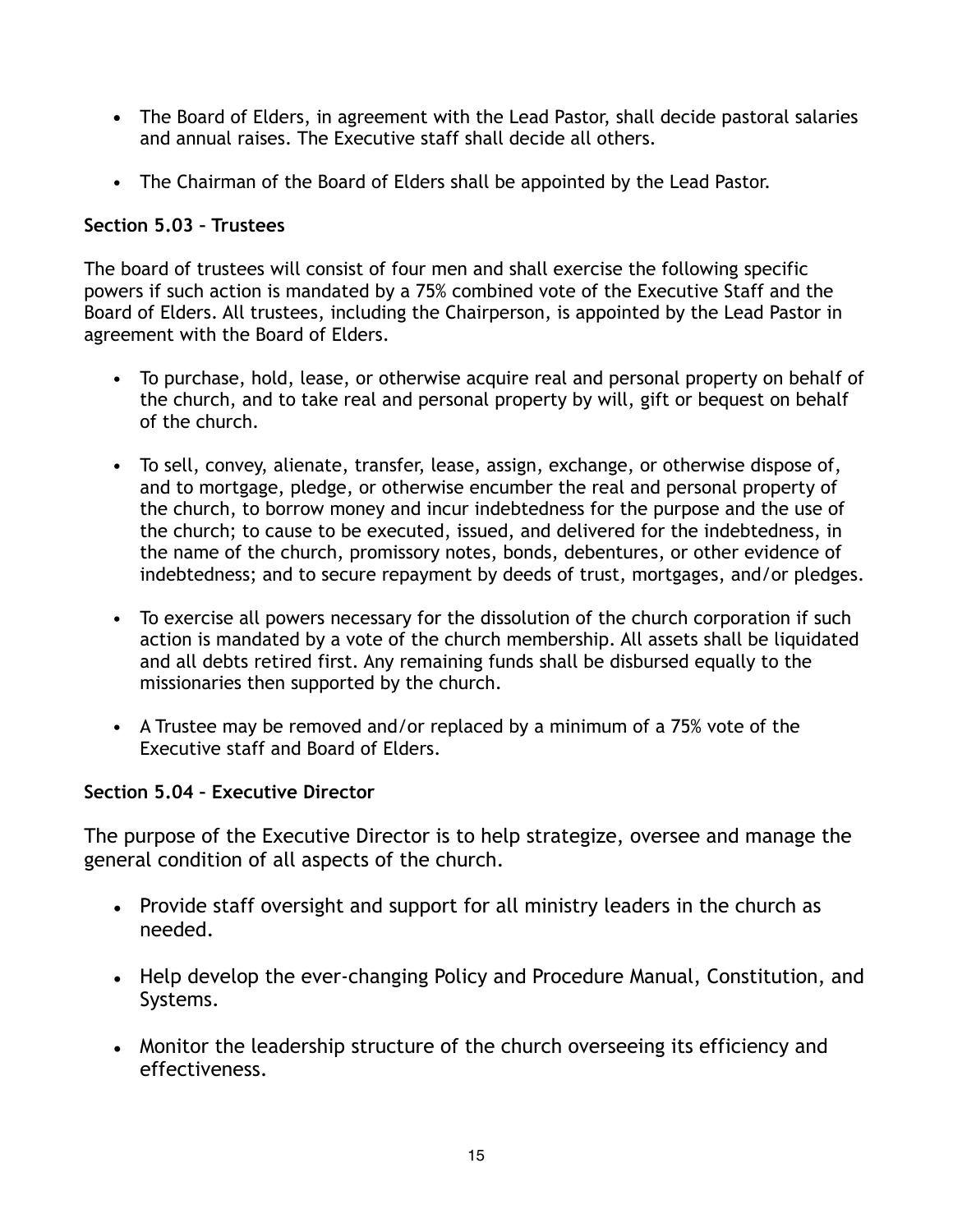- Oversee daily Temple activities and operations seeking to create a positive, productive work environment.
- Meet regularly with the Lead Pastor discussing the overall productivity of the church, reporting issues that need to be addressed as well as successes to be celebrated.
- Resolve problems (financial, structural, programing or relational) that hinder ministry success as efficiently as possible while keeping a sense of the pulse of various ministries knowing what is going well and what isn't.
- Day to day facility management and oversight. Make phone calls to vendors for repairs needed, scheduling, or questions or new quotes. (HVAC. Lighting. Landscaping. BFPE Fire Inspection. Pest Control. Select Security. Locksmith. etc.)
- Oversee any projects such as renovations… building… etc…

## **Section 5.05 - Finance Committee**

The Finance Committee is appointed by the Executive Staff and will consist of the Finance Director, and the Assistant to the Finance Director, and four other church members appointed by the Executive Staff. The Finance Committee will serve as an advisory board to the Executive Staff in all things pertaining to finances.

- This committee will be responsible for monitoring the budget throughout the year to assure that it is being adhered to by each department.
- The Finance Committee assembles the budget (PPM section E5), in consultation with all department heads and other relevant people, and then presents to the Board of Elders for final approval. To be approved the proposed budget must pass by a 75% affirmative vote.
- This committee has the responsibility of meeting with department heads and setting the budget for the next upcoming year.
- This committee will monitor the financial standing of the church throughout the year and have reports available as requested.

## **Section 5.06 - Duties of All Officers**

- All officers must sign the Leadership Agreement of Temple.
- Any officer who neglects his duties as outlined in the bylaws may be removed from his office at the discretion of the Lead Pastor in agreement with the Executive Staff and the Board of Elders, and another may be appointed by the Lead Pastor to serve in his place.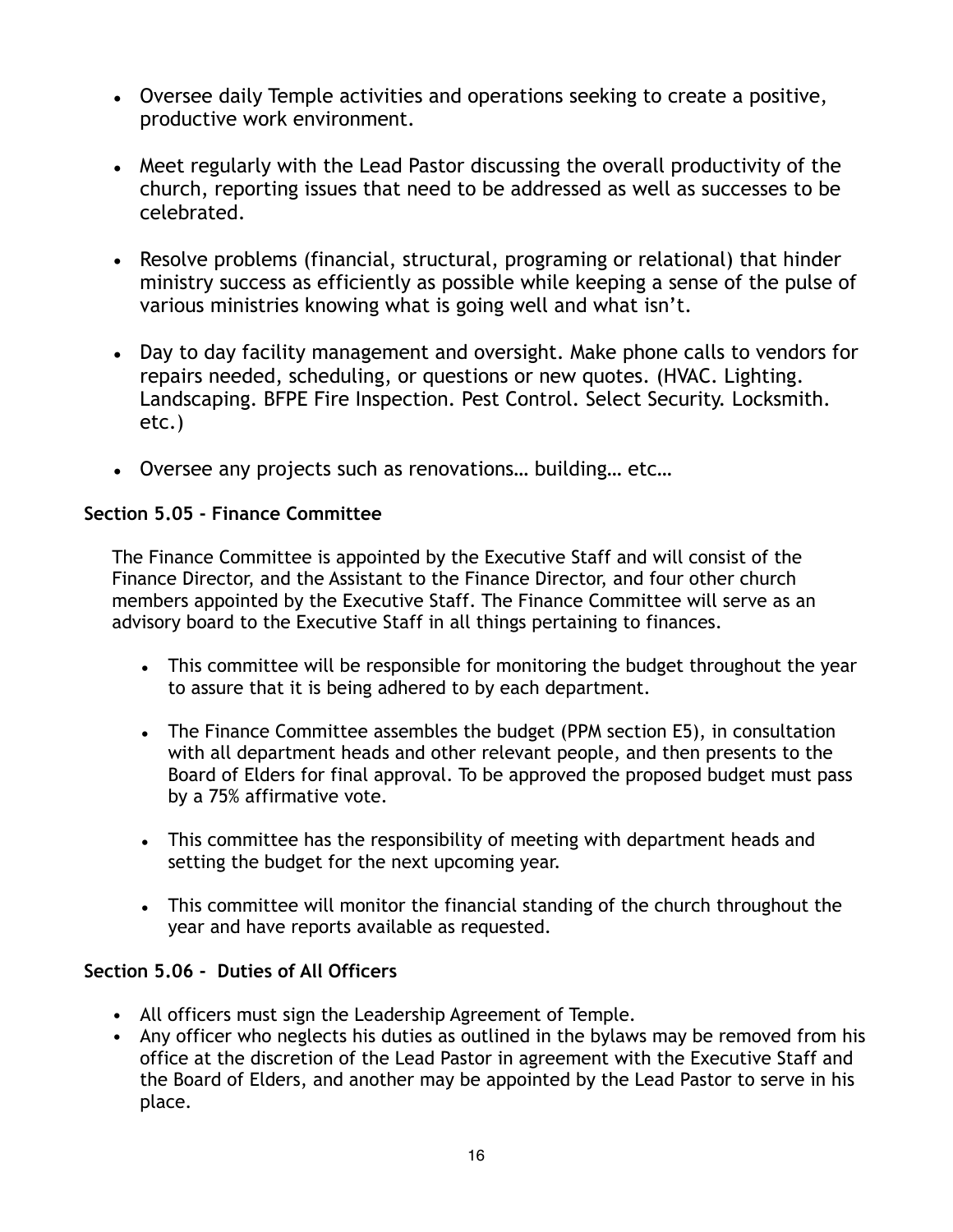## **Section 5.07 - Conditions of Employment**

• A purpose of the Church is to teach and instill biblical values in attendees and members of the Church. Because every employee of the church is a representative of the Church, and is hired for that purpose, in order to be eligible for employment the applicant shall not be actively engaged in unrepentant sin and shall not be perceived to undermine or contradict, through his or her actions, behaviors, or speech, the tenets of the Bible or of the doctrine of the Church.

## **ARTICLE – VI Meetings**

## **Section 6.01 – Meetings for Worship**

Unless otherwise determined by the Lead Pastor, the church shall meet each Sunday for public worship and at least once during the week for Bible study and prayer. Except when circumstances forbid it, the ordinance of the Lord's Supper shall be observed quarterly at the discretion of the Lead Pastor.

## **Section 6.02 – Called Church Meetings**

- The Lead Pastor (or Chairman of the Board of Elders if the office of Lead Pastor is vacant or the Lead Pastor is the subject of possible disciplinary action) may call a special meeting by giving notice of such meeting, and the purpose for which it is called to the church at least one Sunday and not less than one week prior to said meeting. A meeting for the calling of a Lead Pastor or the severance of the relationship between the church and the Lead Pastor shall be called in accordance with the provision of Article IV, Section 4.04.
- All church regular administration and special meetings will be conducted at the church.
- All church administration meetings shall be opened and closed with prayer for divine guidance and blessing.
- The moderator shall be the Lead Pastor and he shall determine the rules of procedure according to his sense of fairness and common sense, giving all members a reasonable opportunity to be heard on a matter. The moderator is the final authority on questions of procedure, and his decision is final and controlling.
- For any meeting under this article, the moderator, in his sole discretion, shall have full and unilateral authority to require nonmembers to leave the meeting room and to order the immediate removal of any member or other person present who is deemed by the moderator to be disruptive to the proceedings by act or presence. The moderator shall have full authority to order removal of all children (ages to be determined by the moderator) if the moderator determines, in his sole discretion, that circumstances so warrant. If the moderator determines that compliance with his order of removal is unsatisfactory, the moderator may, in his sole discretion, revoke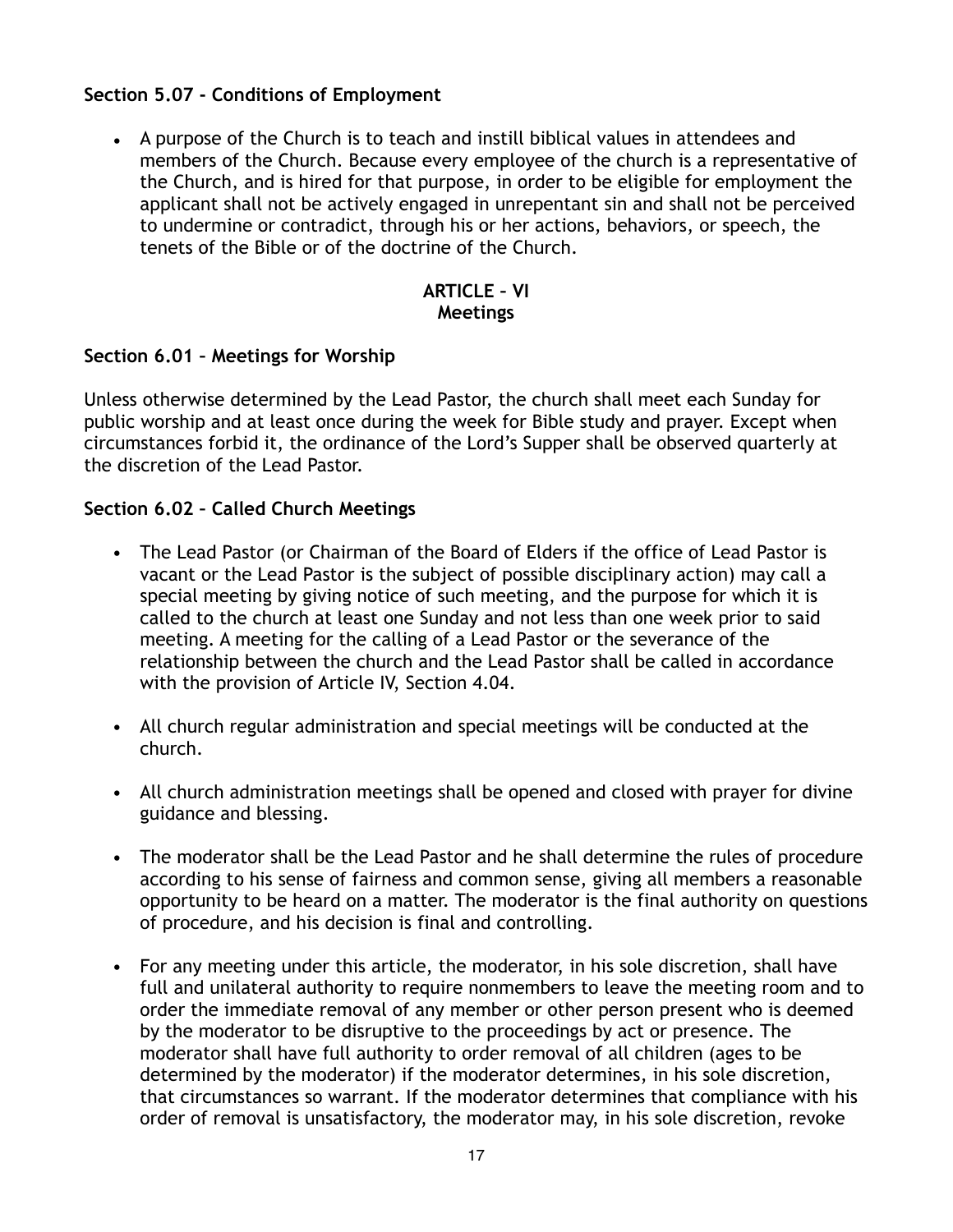the disruptive person's right to remain on the premises and treat the person as a trespasser.

## **Section 6.03 – Fiscal Year**

The fiscal year of the church shall begin January 1st and end December 31st of each year.

## **ARTICLE – VII Ministry of Education**

## **Section 7.01 – Purpose**

The church believes that it is to provide the members children with an education, which is based upon and consistent with Biblical teaching. The church believes that the home and church are responsible before God for providing a Christian education. To this end, the church shall engage in ministries in education in keeping with the following dictates.

## **Section 7.02 – Church Participation**

All educational programs or courses of instruction formulated and offered by the church shall be primarily for the benefit of the members of the church; however, the Lead Pastor may permit non-church members to participate in church educational programs or courses of instruction if he deems it is in the best interest of the church.

## **Section 7.03 – Staff Membership**

All church staff shall be members of the church.

## **Section 7.04 – Statement of Faith Accord**

All educational programs or courses of instruction shall be taught and presented in accord with the Statement of Faith of the church.

## **Section 7.05 – Unity**

All educational programs or courses of instruction shall be conducted as an integral and inseparable ministry of the church.

## **Section 7.06 – Teaching**

All educational programs or courses of instruction shall be conducted consistent with the teaching of the inerrant Word of God. Any assertion or belief, which conflicts with or questions a Bible truth, is a pagan deception and distortion of the truth that will be disclaimed as false. It is the responsibility of every instructor or teacher to present the inerrant Word of God as the sole infallible source of knowledge and wisdom.

## **Section 7.07 – Christian Walk**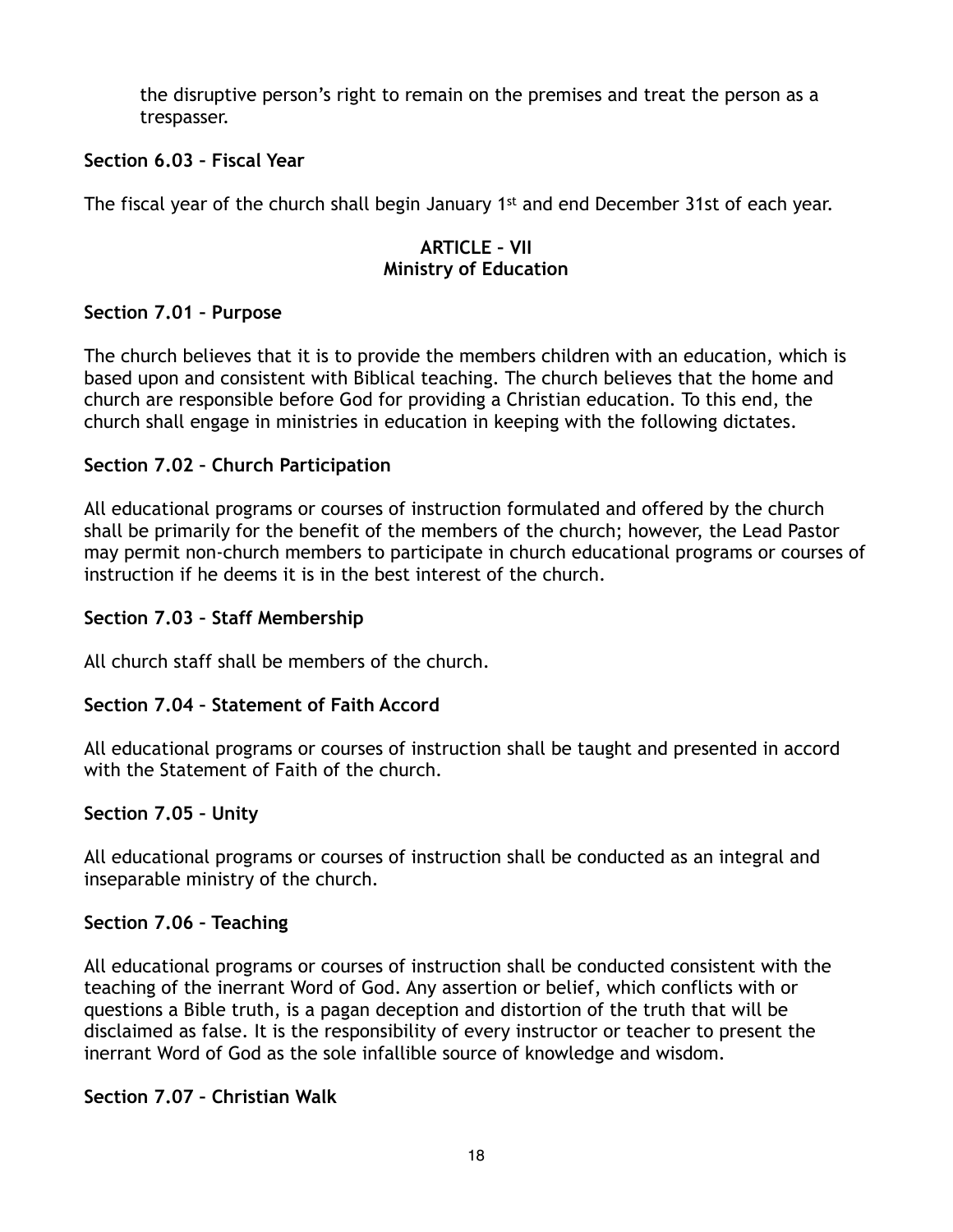All administrators, instructors, and teachers shall continue or adopt a lifestyle consistent with the precepts which they teach, whether in or out of the classroom.

## **ARTICLE – VIII Ordination**

## **Section 8.01 – Ordination Qualifications**

- Pastor/Missionary. Any member of this church or its mission churches, who gives evidence of a genuine call of God into the work of the ministry and possesses the qualifications stated in 1 Tim. 3:1-7 and Titus 1:6-9, may be ordained as a minister of the Gospel.
- Elder. Any member of this church or its mission churches who possesses the qualifications stated in 1 Tim. 3:1-7 and Titus 1:6-9, may be ordained as an elder.

## **Section 8.02 – Pastor/Missionary Ordination Procedure**

- After the Lead Pastor has approved the candidate for ordination, he shall call a council to examine and pass on the qualifications of the candidate. The ordination council shall consist of the Executive Staff of Temple.
- If the candidate is found worthy of ordination by the council, the ordination council may ordain the candidate on behalf of the church.
- The Lead Pastor shall arrange for the ordination service.

## **Section 8.03 – Elder Ordination Procedure**

- After the Lead Pastor has approved the candidate for ordination, he shall call the Board of Elders to examine and pass on the qualifications of the candidate.
- If the candidate is found worthy of ordination by the Board of Elders, they may may ordain the candidate on behalf of the church.
- The Lead Pastor shall arrange for the ordination service.

## **ARTICLE – IX Indemnification**

## **Section 9.01 – Actions Subject to Indemnification**

The church may indemnify any person who was or is a party or is threatened to be made a party to any threatened, pending or completed action, suit, or proceeding, whether civil, criminal, administrative, or investigative, including all appeals (other than an action by or in the right of the church) by reason of the fact that the person is or was a pastor, deacon, officer, employee, or agent of the church, against expenses, including attorney's fees,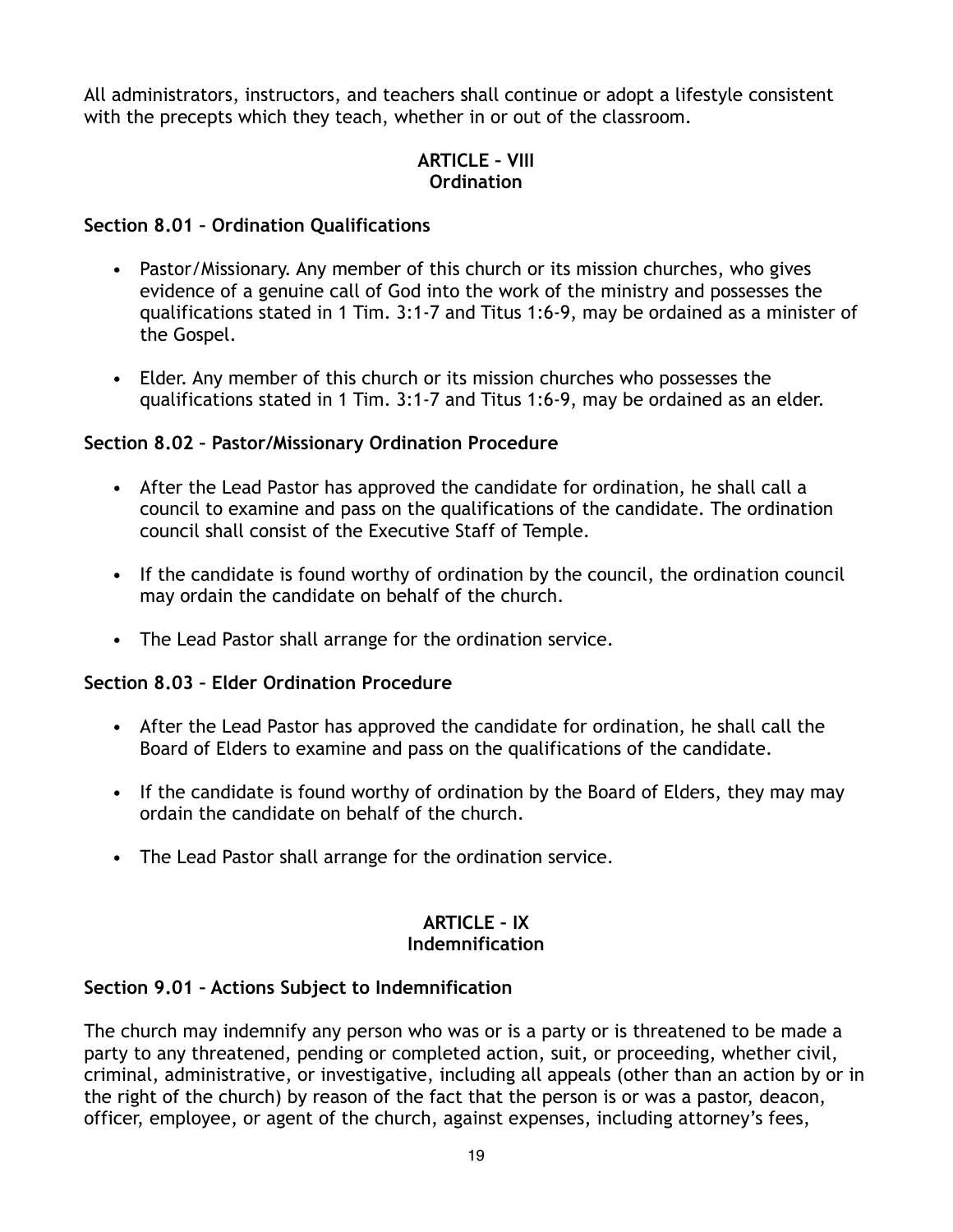judgments, fines, and amounts paid in settlement actually and reasonably incurred by him in connection with the action, suit, or proceeding; and if that person acted in good faith and in a manner he reasonably believed to be in or not opposed to the best interests of the church and, with respect to any criminal action or proceeding, had no reasonable cause to believe his conduct was unlawful. The termination of any action, suit, or proceeding by judgment, order, settlement, conviction, or on a plea of *nolo contendere* or its equivalent, shall not, of itself, create a presumption that the person did not act in good faith and in a manner that he reasonably believed to be in or not opposed to the best interests of the church and, with respect to an criminal action or proceeding, had no reasonable cause to believe that his or her conduct was unlawful.

## **Section 9.02 – Expenses Subject to Indemnification**

To the extent that any officer has been successful on the merits or otherwise in defense of any action, suit, or proceeding referred to in this Article, or in defense of any claim, issue, or matter in that action, suit, or proceeding, he or she may be indemnified against expenses, including attorney's fees, actually and reasonably incurred by him or her in connection with the action, suit, or proceeding.

## **Section 9.03 – Limitations of Indemnification**

Any indemnification made under the Article, may be made by the church only as authorized in the specific case on a determination that indemnification of any officer, employee, or agent is proper in the circumstances because he has met the applicable standard of conduct set forth in Section 1 of this Article. The determination shall be made (a) by a majority vote of the quorum consisting of the pastor and board of elders who were not and are not parties to or threatened with the action, suit, or proceeding; (b) if the described quorum is not obtainable or if a majority vote of a quorum of disinterested deacons so directs, by independent legal counsel in a written opinion; or (c) by a majority vote of the members of the church.

## **Section 9.04 – Timing of Indemnification**

Expenses of each person seeking indemnification under this Article, may be paid by the church as they are incurred, in advance of the final disposition of the action, suit, or proceeding, as authorized by the board of elders in the specific case, on receipt of an undertaking by or on behalf of any officer, employee, or agent to repay the amount if it is ultimately determined that he or she is not qualified to be indemnified by the church.

## **Section 9.05 – Extent of Indemnification**

The indemnification provided by this Article shall be deemed to be discretionary unless otherwise required as a matter of law or under any agreement or provided by insurance purchased by the church, both as to action of each person seeking indemnification under this Article in his official capacity and as to action in another capacity while holding that office, and may continue as to a person who has ceased to be a pastor, deacon, officer, employee, or agent and may inure to the benefit of the heirs, executors, and administrators of that person.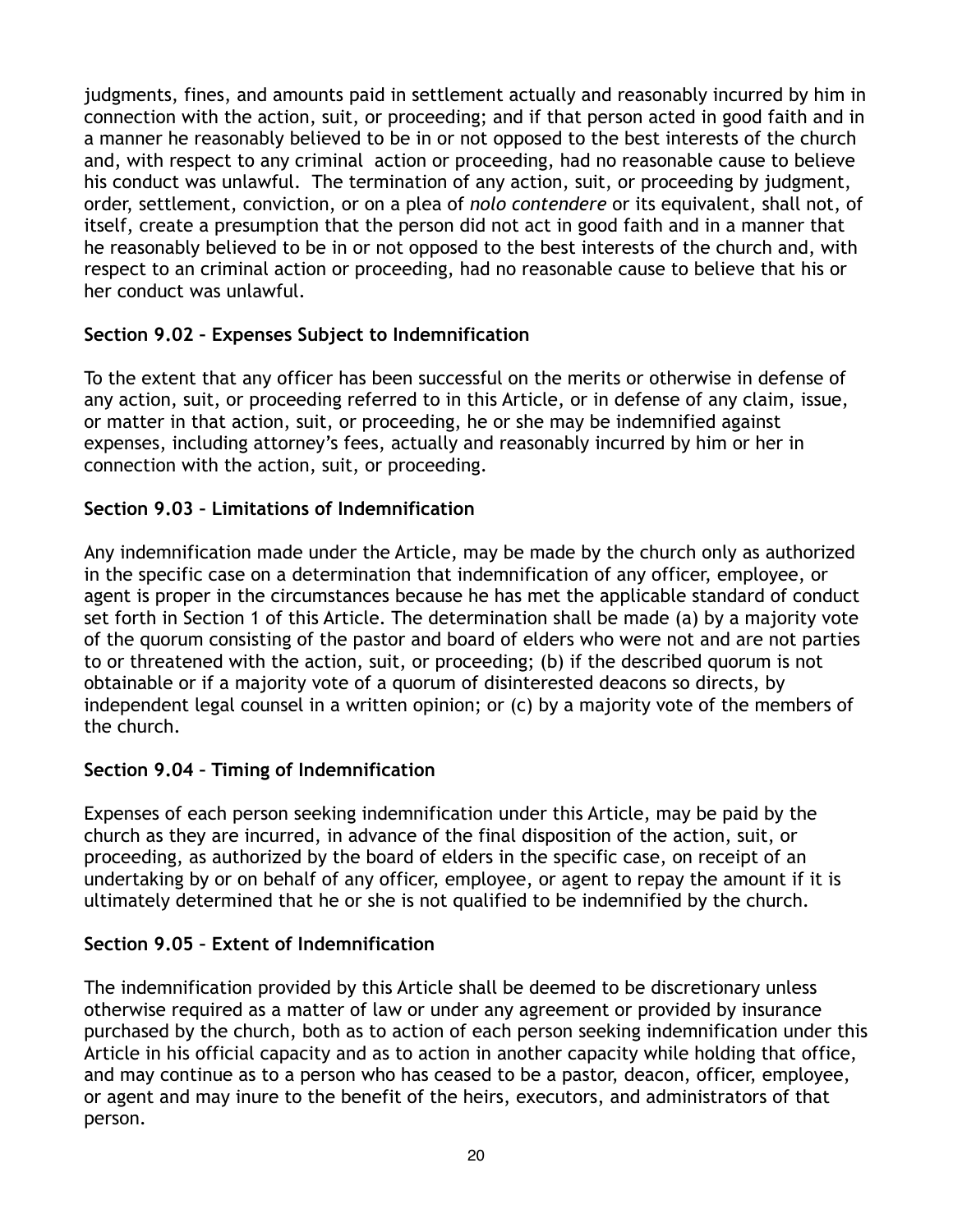#### **Section 9.06 – Insurance**

The church shall purchase and maintain insurance on behalf of any person who is an officer, employee, or agent of the church against any liability asserted against him and incurred by him in that capacity, or arising out of his status in the capacity, whether or not the church would have the power to indemnify him against liability under the provisions of this Article.

## **ARTICLE – X Committees**

The Lead Pastor (or the Board of Elders if the office of pastor is vacant) shall appoint committees and designate a chairperson for each committee and, except when otherwise specifically provided in these bylaws, shall determine the membership of each committee.

## **ARTICLE – XI Designated Contributions**

From time to time the church, in the exercise of its religious, educational, and charitable purposes, may establish various funds to accomplish specific goals. Contributors may suggest uses for their contribution. All contributions made to specific funds or otherwise designated shall, insofar as possible, be used for the designated purpose. No fiduciary obligation shall be created by any designated contribution made to the church other than to use the contribution for the general furtherance of any of the purposes stated in Article I, Section 1.02.

## **ARTICLE – XII**

## **Amendments**

These bylaws may be revised and/or amended by a 75% affirmative vote of the Executive Staff and the Board of Elders.

## **Pastoral Appointed Positions**

The Lead Pastor shall be responsible for appointing the positions in the church as allowed by these by-laws. These appointees shall be in good standing with the church and in accordance with Article III of these bylaws.

## **ARTICLE – XIII Mediation**

## **Section 13.01 – Agreement to Mediation**

Believing that lawsuits between believers are prohibited by scripture, all members of the church agreed to submit to Mediation any matters which can not otherwise be resolved, and expressly waive any and all rights in law and equity to bring any civil disagreement before a court of law, except in cases outside the scope of this ecclesiastical mediation.